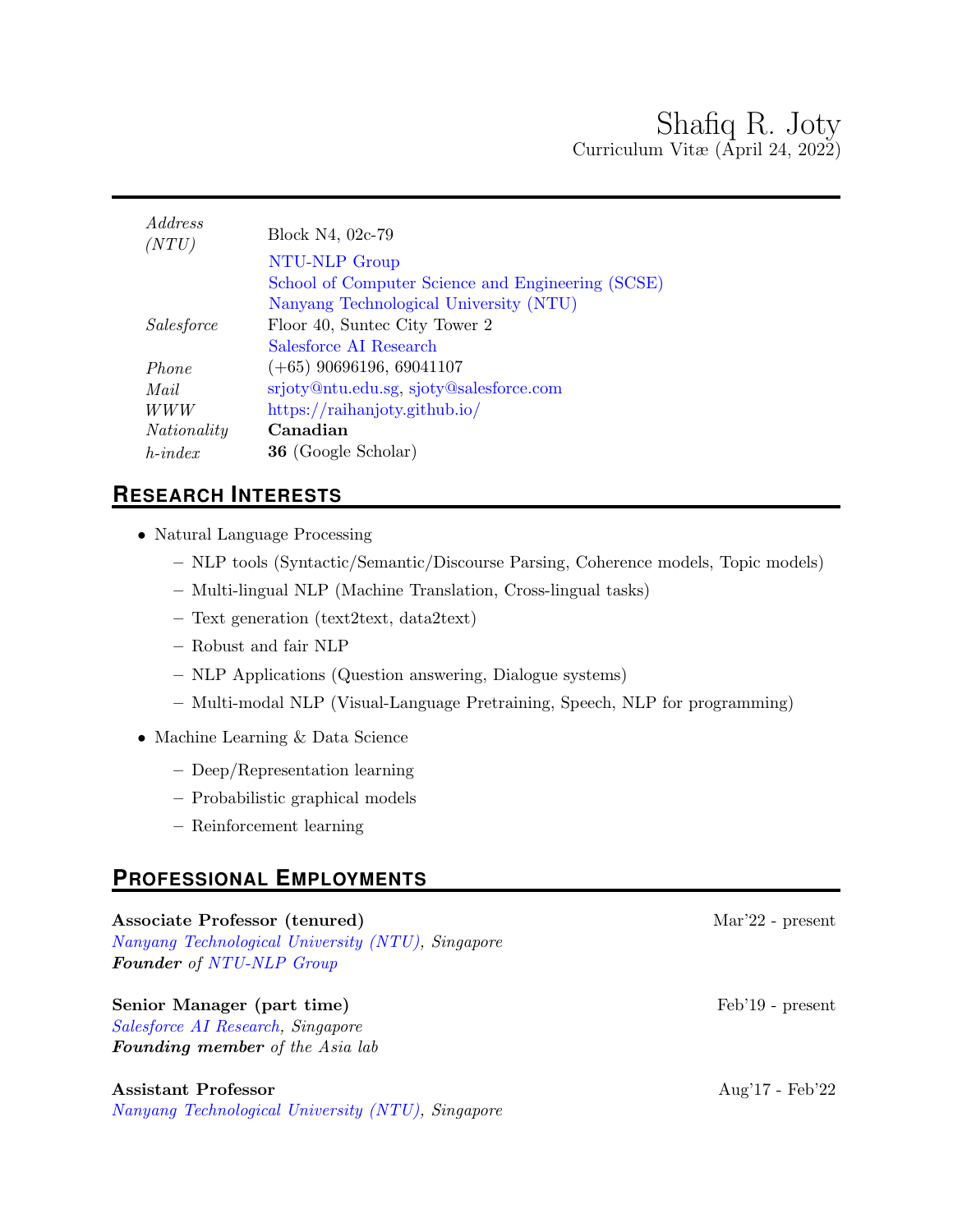| Research & Teaching Assistant  |  |
|--------------------------------|--|
| University of British Columbia |  |
| University of Lethbridge       |  |
|                                |  |

[Qatar Computing Research Institute,](https://www.hbku.edu.qa/en/qcri) Qatar

[Microsoft Research](https://www.microsoft.com/en-us/research/)

[Islamic University of Technology,](https://www.iutoic-dhaka.edu/) Bangladesh

# **EDUCATION**

#### Ph.D. (Computer science) 2008-2013

University of British Columbia (UBC), Vancouver, Canada ["Discourse analysis of asynchronous conversations"](https://open.library.ubc.ca/cIRcle/collections/ubctheses/24/items/1.0165726) Thesis advisors: [Giuseppe Carenini](https://www.cs.ubc.ca/~carenini/) & [Raymond T. Ng](https://www.cs.ubc.ca/~rng/) Internal committee members: [Nando de Freitas](https://www.cs.ox.ac.uk/people/nando.defreitas/) (now at Oxford/DeepMind) & [Rachel Pottinger](http://www.cs.ubc.ca/~rap/) External committee members: Carolyn P. Rosé (CMU) & [Amanda Stent](http://amandastent.com/) (Yahoo! Research)

#### M.Sc. (Computer science) 2006-2008

University of Lethbridge (UofL), Alberta, Canada ["Answer Extraction for Simple and Complex Questions"](https://www.uleth.ca/dspace/handle/10133/666) Thesis advisor: [Yllias Chali](http://www.cs.uleth.ca/~chali/) Other committee members: Sajjad Zahir, Howard Cheng & Giuseppe Carenini (external)

#### B.Sc. (Computer science) 2001-2005

Islamic University of Technology (IUT), Dhaka, Bangladesh CGPA: 4.97/5.00 (2nd in the class)

# **MAJOR HONORS AND AWARDS**

- NTU College of Engineering (CoE) Young Faculty Award (Research) 2022 (Nominated by SCSE, Under evaluation)
- Nominated for Nanyang Research Award (Young Investigator)  $2021 - 2022$  (Nominated by SCSE)
- [NSERC Alexander Graham Bell Canada Graduate Scholarship](http://www.nserc-crsng.gc.ca/Students-Etudiants/PG-CS/BellandPostgrad-BelletSuperieures_eng.asp)<sup>[1](#page-1-0)</sup> (CGS-D) 2010 − 2012 \$35,000 CAD/Year
- [Four Year Fellowship \(UBC\)](https://www.grad.ubc.ca/awards/four-year-doctoral-fellowship-4yf) 2010 − 2013 \$18,000 CAD/Year

Research Scientist Jan'14 - Jul'17

Aug'06 -  $Dec'13$ 

Research Intern Sep'10 - Nov'10

Lecturer Jan'05 - Aug'06

<span id="page-1-0"></span><sup>&</sup>lt;sup>1</sup>This award is given only to the top-ranked PhD students across Canada.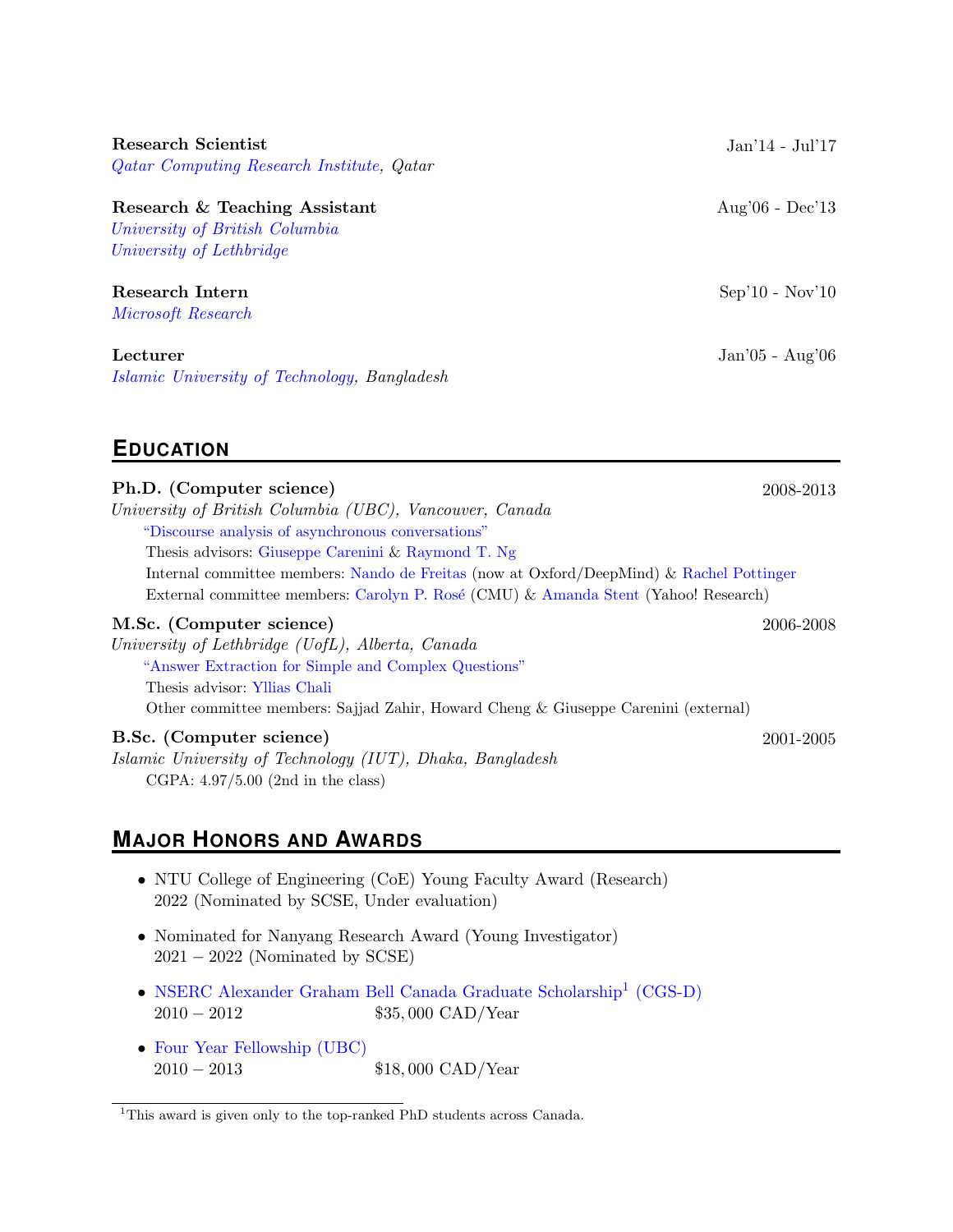- [Faculty of Science Graduate Studies Award \(UBC\)](https://www.grad.ubc.ca/awards/affiliated-fellowships) 2010 − 2013 \$7, 200 CAD/Year
- [Nominated for MIT Technology Review's Innovators Under 35 \(Asia\)](http://emtechasia.com/index.php/innovators-under-35) 2017 − 2018
- Microsoft Research Excellent Intern, 2010
- Nomination for Governor General Gold Medal for Best MSc. Thesis (UofL), 2008
- David R. Cheriton Scholarship, University of Waterloo, 2008 [Declined]
- FS Chia Ph.D. Scholarship, University of Alberta, 2008 [Declined]
- First class 2nd in BSc, 5th in higher secondary (HSC) & 11th in secondary (SSC) merit lists

## **TEACHING EXPERIENCE**

#### Instructor, Nanyang Technological University (NTU) 2017 - present

- Year 2021 2022:
	- (i) Term 1: CZ4045: Natural Language Processing (Lec, Tut); CZ2002: Object Oriented Design  $\mathcal B$  Programming (Tut.  $\mathcal B$  Lab)
	- (ii) Term 2: CE-7455 (PhD level): [Deep Learning for NLP](https://ntunlpsg.github.io/ce7455_deep-nlp-20/) (added meta learning and VAEs)
- Year 2020 2021:
	- (i) Term 1: CZ4045: Natural Language Processing (syllabus revised with deep learning) (Lec, Tut); CZ2002: Object Oriented Design & Programming (Tut. & Lab)
	- (ii) Term 2: CE-7455 (PhD level): [Deep Learning for NLP](https://ntunlpsg.github.io/ce7455_deep-nlp-20/) (added multilingual NLP)
- Year 2019 2020:
	- (i) Term 1: CZ3005: Artificial Intelligence (Lec, Lab, Tut); CZ1007:Data Structures & Algorithm (Tut.  $\mathcal{B}$  Lab)
	- (ii) Term 2: CE-7455 (PhD level): [Deep Learning for NLP](https://ntunlpsg.github.io/ce7455_deep-nlp-20/) (new offer)
- Year 2018 2019:
	- (i) Term 1: CZ3005: Artificial Intelligence (Lec, Lab, Tut), CZ1007:Data Structures  $\mathcal{C}$ Algorithm (Tut.  $\mathcal C$  Lab)
	- (ii) Term 2: CZ3005: Artificial Intelligence (Lec, Lab, Tut)
- Year 2017 2018:
	- (i) Term 1:  $CZ1007$ : Data Structures & Algorithm (Tutorial & Lab)
	- (ii) Term 2: CZ3005: Artificial Intelligence (Lecture, Lab,  $\mathcal{C}$  Tutorial)

#### Teaching Assistant, University of British Columbia 2008-2013

• Courses TAed: Grad NLP, Grad/Ugrad AI, Object Oriented Programming, Intro. to Comp.

#### Teaching Assistant, University of Lethbridge 2006-2008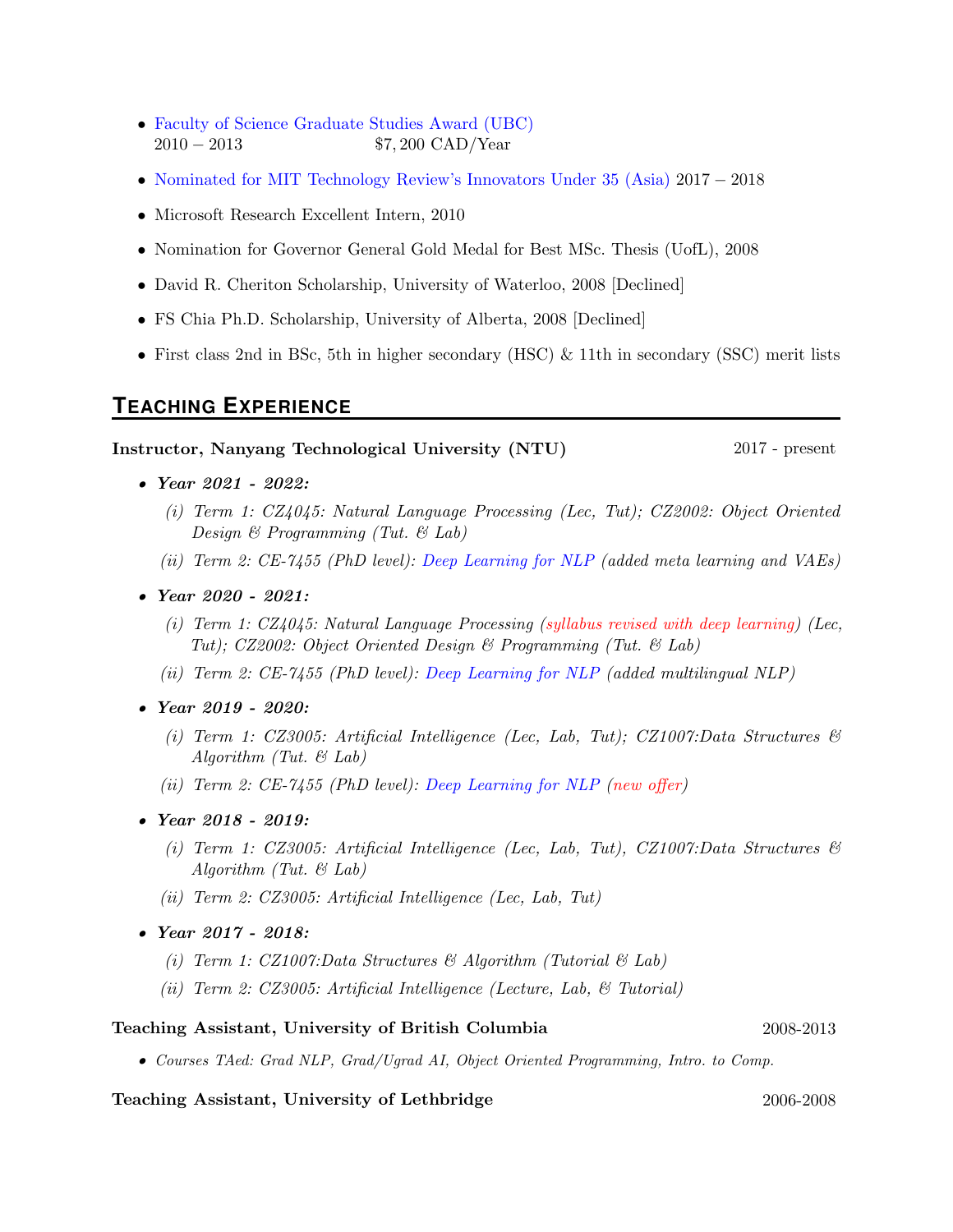• Courses TAed: Introduction to Computers.

#### Lecturer, Islamic University of Technology 2005-2006

• Courses Taught: Theory of computation, UNIX prog., Systems prog., OOP.

## **PATENTS**

#### Published/Granted Patents

- 1. Xuan-Phi Nguyen, Shafiq Joty, and Chu Hong Hoi., "Systems AND METHODS FOR A [Transformer Network With Tree-based Attention For Natural Language](https://patentimages.storage.googleapis.com/86/15/6f/7f6afba904a457/US20210049236A1.pdf) [Processing](https://patentimages.storage.googleapis.com/86/15/6f/7f6afba904a457/US20210049236A1.pdf)", US 2021/0049236 A1, US Patent (2021).
- 2. Karan Aggarwal, Swaraj Khadanga, Shafiq Joty, Louis Kazaglis, and Jaideep Srivastava, "[Computer Architecture For Identifying Sleep Stages](https://patentimages.storage.googleapis.com/c0/d2/b1/940b84d01b8e00/US20210023331A1.pdf)", US 2021/0023331 A1, US Patent (2021).
- 3. Karan Aggarwal, Swaraj Khadanga, Shafiq Joty, and Jaideep Srivastava, "[Using Clinical](https://patents.google.com/patent/US20210375441A1/en) NOTES WITH TIME SERIES DATA FOR ICU MANAGEMENT", NTU REF: 2019-374 US Patent, (2020).
- 4. Samson Tan and Shafiq Joty., "SYSTEMS AND METHODS FOR GENERATING NATURAL [Language Processing Training Samples With Inflectional Perturbations](https://patents.google.com/patent/US20210173872A1/en)", US 2021/0173872 A1, US Patent (2021).
- 5. Yifan Gao, Chu Hong Hoi, Shafiq Joty and Chien-Sheng Wu., "[Systems and Methods for](https://www.freepatentsonline.com/y2021/0174023.html) [Explicit Memory Tracker with Coarse-To-Fine Reasoning in Conversational](https://www.freepatentsonline.com/y2021/0174023.html) MACHINE READING", Patent Nb: 16/863,999 US2021/0174023 A1, US Patent (2021).
- 6. Yue Wang, Chu Hong Hoi, and Shafiq Joty., "[Unified Vision and Dialogue Trans](https://patents.google.com/patent/US20210232773A1/en)[former with BERT](https://patents.google.com/patent/US20210232773A1/en)", Patent Nb: 16/929,738 US2021/0232773 A1, US Patent (2021).
- 7. Weishi Wang, Shafiq Joty, and Chu Hong Hoi., "[Systems and Methods for Response](https://patents.google.com/patent/US20210375280A1/en) SELECTION IN MULTI-PARTY CONVERSATIONS WITH DYNAMIC TOPIC TRACKING ", Patent Nb: 17/014,458 US Patent, Filing Date: September 8, 2020 (2020).
- 8. Amrita Saha, Shafiq Joty, and Chu Hong Hoi., "SYSTEMS AND METHODS FOR NUMERICAL [Reasoning by a Partially Supervised Numeric Reasoning Module Network](https://patents.justia.com/patent/20220108169)", Patent Nb: 17/162,289 US Patent, Filing Date: 01/29/2021 (2021).

#### Filed Patents

- 1. Samson Tan and Shafiq Joty., "SYSTEMS AND METHODS FOR CODE-MIXING AD-VERSARIAL TRAINING", Patent Nb:17/150,988 US Patent, Filing Date: January 15, 2021 (2021).
- 2. Yue Wang, Weishi Wang, Shafiq Joty and Chu Hong Hoi., "SYSTEMS AND METHODS FOR CODE UNDERSTANDING AND GENERATION", 70689.170PV01 (63/189,857) US patent, Filing Date: May 18, 2021 (2021).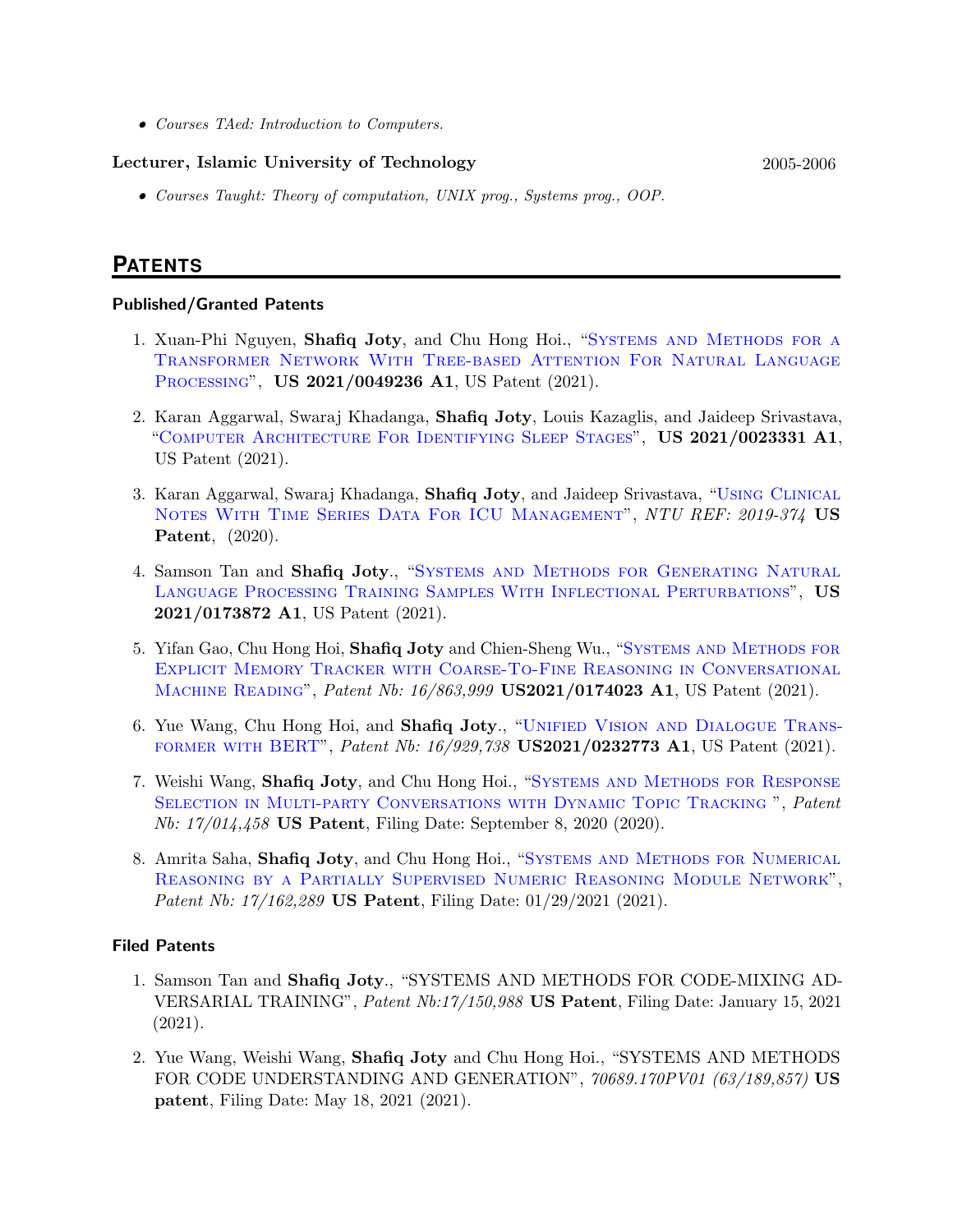- 3. Akhilesh Deepak Gotmare, Junnan Li, Shafiq Joty and Chu Hong Hoi., "SYSTEMS AND METHODS FOR SEMANTIC CODE SEARCH", 70689.166PV01 (63/189,854) US patent, Filing Date: May 18, 2021 (2021).
- 4. Guangsen Wang, Samson Tan, **Shafiq Joty**, Gang Wu, Steven (Chu Hong) Hoi., "BOTSIM: an End-to-End Automatic Evaluation Framework for Task-Oriented Dialog Systems", 70689.209PV01 US patent, Filing Date: Jan 20, 2022 (2022).
- 5. DING Bosheng, LIU Linlin, BING Lidong, NGUYEN Hai Thien, Joty Shafiq, MIAO Chunyan, Si LUO., "Method And Apparatus For Training A Text Tagging Model", 202011075457.0. (NTU Ref: 2021-023) Chinese patent, Filing Date: 9 October (2021).
- 6. Yingzhu Zhao, Chongjia Ni, Cheung-Chi Leung, Shafiq Joty, Eng Siong, and Bin Ma, "Speech Recognition System, Method, Apparatus And Device.", NTU Ref: 2021-077-01-CN Chinese patent, Filing Date: 22 February (2021).
- 7. DING Bosheng, LIU Linlin, BING Lidong, Joty Shafiq, MIAO Chunyan, Si LUO., "Data Augmentation Method, Named Recognition Method, Equipment and Electronic Device", (NTU Ref:  $2021-520$ ) Chinese patent, Filing Date: 15 January (2022).

## **IMPACT AND VISIBILITY**

\*\* Most of the codes of my papers can be found in the [NTU-NLP](https://ntunlpsg.github.io/resources/) group page

# **PEER-REVIEWED JOURNAL PAPERS**

\* indicates co-lead author

- 1. Hui Li, Mengting Xu, Sourav Bhowmick, Shafiq Joty, Changsheng Sun, and Jiangtao Cui, ["PIANO: Influence Maximization Meets Deep Reinforcement Learning"](https://raihanjoty.github.io/papers/li-et-al-piano-ieee-2022.pdf), IEEE Transactions on Computational Social Systems , (IEEE TCSS) (Apr, 2022).
- 2. Tasnim Mohiuddin and Shafiq Joty, ["Unsupervised Word Translation with Adversarial](https://www.mitpressjournals.org/doi/abs/10.1162/COLI_a_00374?mobileUi=0) [Autoencoder"](https://www.mitpressjournals.org/doi/abs/10.1162/COLI_a_00374?mobileUi=0), Computational Linguistics 46:2, (presented at ACL-2020) (Jun, 2020).
- 3. Xiangxi Shi, Jianfei Cai, Jiuxiang Gu, and Shafiq Joty., ["Video Captioning with Boundary-](https://www.sciencedirect.com/science/article/abs/pii/S0925231220313023)[Aware Hierarchical Language Decoding and Joint Video Prediction"](https://www.sciencedirect.com/science/article/abs/pii/S0925231220313023), Neurocomputing 417, 347-356 (Dec, 2020).
- 4. Jing Ma, Wei Gao, Shafiq Joty, and Kam-Fai Wong, ["An Attention-based Rumor Detection](https://dl.acm.org/doi/abs/10.1145/3391250) [Model with Tree-structured Recursive Neural Networks"](https://dl.acm.org/doi/abs/10.1145/3391250), ACM Transactions on Intelligent Systems and Technology (TIST)  $11:04$ , (42) (2020).
- 5. Lorainne Car, Dhakshenya Dhinagaran, Bhone Kyaw, Tobias Kowatsch, Shafiq Joty, Yin Theng, and Rifat Atun, ["Conversational agents in healthcare: a scoping review and conceptual](https://www.jmir.org/2020/8/e17158/) [analysis"](https://www.jmir.org/2020/8/e17158/), Journal of Medical Internet Research (JMIR) 22:8, (Aug, 2020).
- 6. Shafiq Joty and Tasnim Mohiuddin, ["Modeling Speech Acts in Asynchronous Conversations:](https://www.mitpressjournals.org/doi/abs/10.1162/coli_a_00339) [A Neural-CRF Approach."](https://www.mitpressjournals.org/doi/abs/10.1162/coli_a_00339), Computational Linguistics (Special Issue on Language in Social Media) 44:4, 859 - 894 (2018).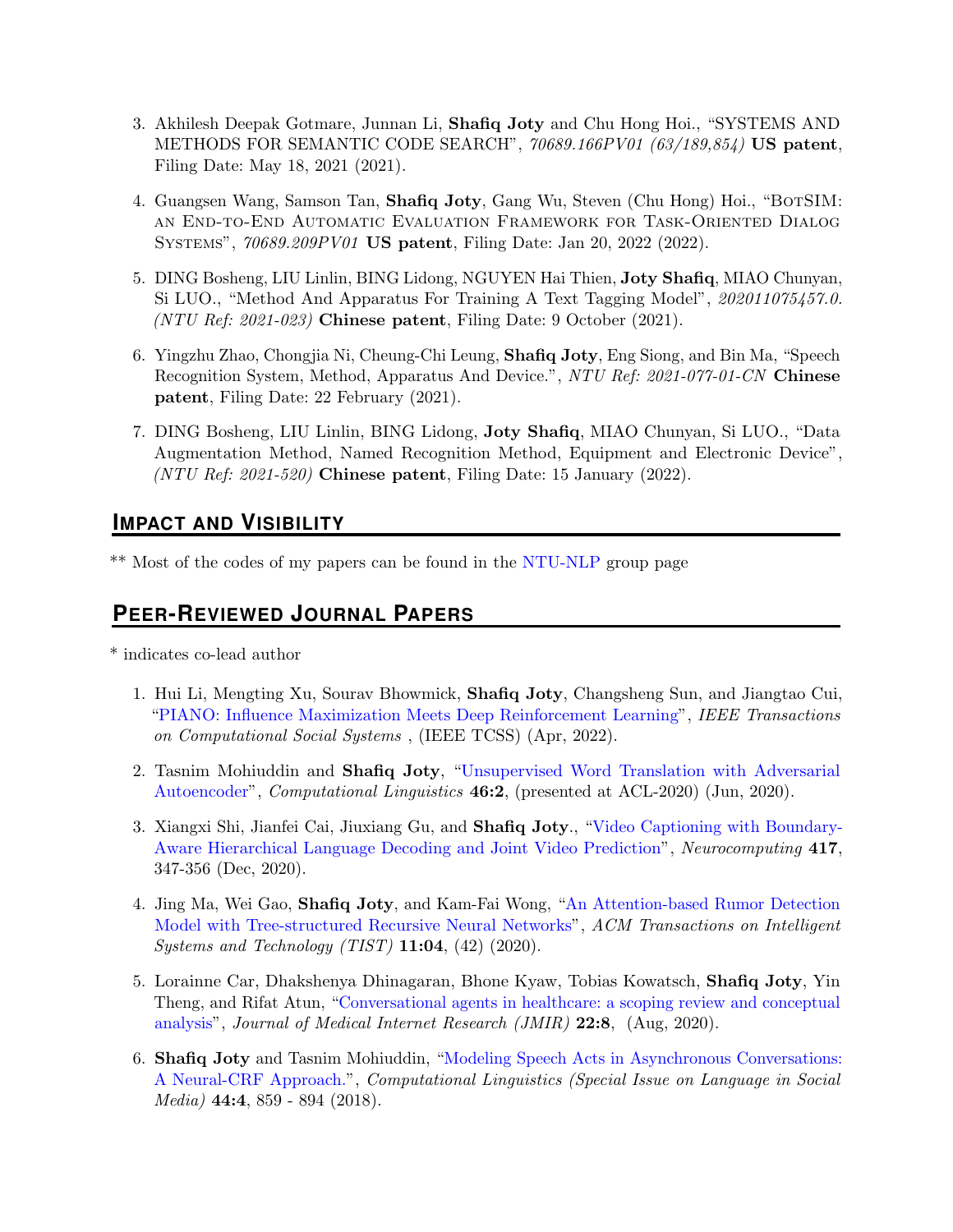- 7. Shafiq Joty, Francisco Guzmán, Lluís Màrquez, and Preslav Nakov., ["Discourse Structure in](https://www.mitpressjournals.org/doi/abs/10.1162/COLI_a_00298) [Machine Translation Evaluation."](https://www.mitpressjournals.org/doi/abs/10.1162/COLI_a_00298), *Computational Linguistics.* **43:4**, 683–722 (Dec, 2017).
- 8. Shafiq Joty, Nadir Durrani, Hassan Sajjad, and Ahmed Abdelali., ["Domain Adaptation](https://dl.acm.org/citation.cfm?id=3103742) [Using Neural Network Joint Model."](https://dl.acm.org/citation.cfm?id=3103742), Journal of Computer Speech and Language (Special Issue on Deep Learning for Machine Translation).  $45:C$ ; csl.2016.12.006, 161–179 (Sep, 2017).
- 9. Francisco Guzmán, Shafiq Joty, Lluís Màrquez, and Preslav Nakov., ["Machine Translation](https://dl.acm.org/citation.cfm?id=3103743) [Evaluation with Neural Networks."](https://dl.acm.org/citation.cfm?id=3103743), Journal of Computer Speech and Language (Special Issue on Deep Learning for Machine Translation).  $45:C$ ; csl.2016.12.005, 180–200 (Sep, 2017).
- 10. Aarti Sathyanarayana, Shafiq Joty, Luis Fernandez-Luque, Ferda Ofli, Jaideep Srivastava, Ahmed Elmagarmid, Shahrad Taheri, and Teresa Arora., ["Sleep Quality Prediction From](http://mhealth.jmir.org/2016/4/e125/) [Wearable Data Using Deep Learning"](http://mhealth.jmir.org/2016/4/e125/), JMIR Mhealth Uhealth (JMU) (4(4):e125), JMIR (2016).
- 11. Shafiq Joty, Giuseppe Carenini and Raymond Ng, ["CODRA: A Novel Discriminative Frame](http://www.mitpressjournals.org/doi/abs/10.1162/COLI_a_00226#.VloBH8YgjBE)[work for Rhetorical Analysis."](http://www.mitpressjournals.org/doi/abs/10.1162/COLI_a_00226#.VloBH8YgjBE), *Computational Linguistics.* 41:3, 385-435, MIT press (2015).
- 12. Shafiq Joty, Giuseppe Carenini and Raymond Ng, ["Topic Segmentation and Labeling in](https://www.jair.org/media/3940/live-3940-7166-jair.pdf) [Asynchronous Conversations."](https://www.jair.org/media/3940/live-3940-7166-jair.pdf), Journal of AI Research. 47, 521-573 (2013).
- 13. Yllias Chali<sup>\*</sup>, Sadid Hasan<sup>\*</sup> and **Shafiq Joty**<sup>\*</sup>, ["Improving graph-based random walks for](http://www.sciencedirect.com/science/article/pii/S0306457310000877) [complex question answering using syntactic, shallow semantic and extended string subsequence](http://www.sciencedirect.com/science/article/pii/S0306457310000877) [kernels."](http://www.sciencedirect.com/science/article/pii/S0306457310000877), Information Processing and Management. 47:6, 843–855, Elsevier (2011).
- 14. Yllias Chali<sup>\*</sup>, Shafiq Joty<sup>\*</sup> and Sadid Hasan, ["Complex Question Answering: Unsupervised](https://www.jair.org/media/2784/live-2784-4446-jair.pdf) [Learning Approaches and Experiments."](https://www.jair.org/media/2784/live-2784-4446-jair.pdf), Journal of AI Research. 35, 1-47 (2009). (I was a co-lead author of this paper.)

# **PEER-REVIEWED CONFERENCE PAPERS [BY YEAR]**

\* indicates co-lead author

- 1. Chengwei Qin and Shafiq Joty, ["LFPT5: A Unified Framework for Lifelong Few-shot Lan](https://openreview.net/pdf?id=HCRVf71PMF)[guage Learning Based on Prompt Tuning of T5"](https://openreview.net/pdf?id=HCRVf71PMF), In International Conference on Learning Representations (ICLR-2022), (Online).
- 2. Xuan-Phi Nguyen, Hongyu Gong, Yun Tang, Changhan Wang, Philipp Koehn and Shafiq Joty, ["Contrastive Clustering to Mine Pseudo Parallel Data for Unsupervised Translation"](https://openreview.net/pdf?id=pN1JOdrSY9), In International Conference on Learning Representations (ICLR-2022), (Online).
- 3. Chengwei Qin and Shafiq Joty, ["Continual Few-shot Relation Learning via Embedding Space](https://openreview.net/forum?id=tN-UlSrCBgM) [Regularization and Data Augmentation"](https://openreview.net/forum?id=tN-UlSrCBgM), In Proceedings of the 59th Annual Meeting of the Association for Computational Linguistics (**ACL-2022**), Dublin, Ireland (2022).
- 4. Prathyusha Jwalapuram, Shafiq Joty and Xiang Lin, ["Rethinking Self-Supervision Objectives](https://arxiv.org/abs/2110.07198) [for Generalizable Coherence Modeling"](https://arxiv.org/abs/2110.07198), In Proceedings of the 59th Annual Meeting of the Association for Computational Linguistics (ACL-2022), Dublin, Ireland (2022).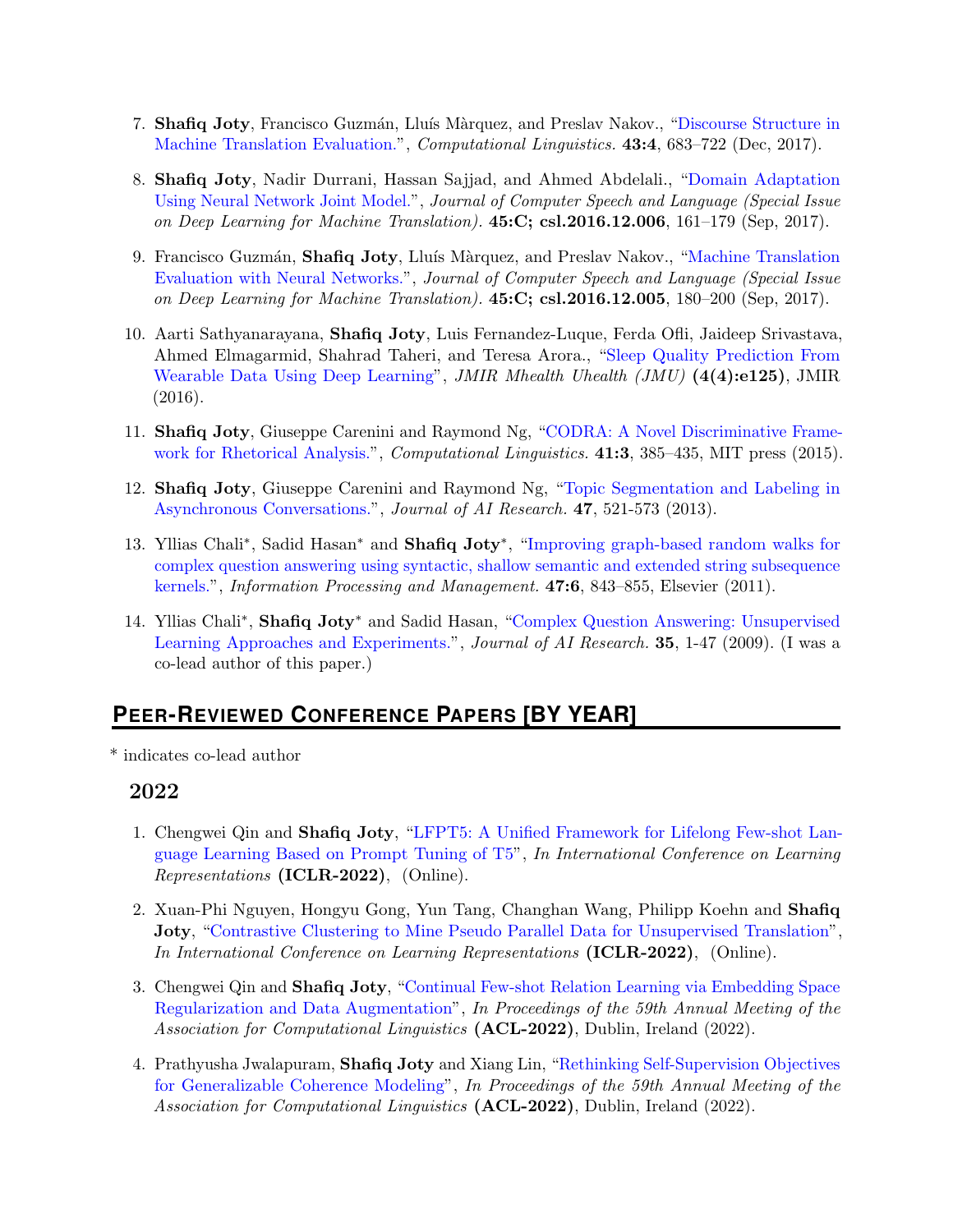- 5. Mathieu Ravaut, Nancy Chen and Shafiq Joty, ["SummaReranker: A Multi-Task Mixture](https://openreview.net/forum?id=HT9x1moobfz)[of-Experts Re-Ranking Framework for Abstractive Summarization"](https://openreview.net/forum?id=HT9x1moobfz), In Proceedings of the 59th Annual Meeting of the Association for Computational Linguistics (ACL-2022), Dublin, Ireland (2022).
- 6. Shankar Kantharaj, Rixie Leong, Xiang Lin, Ahmed Masry, Megh Thakkar, Enamul Hoque and Shafiq Joty, ["Chart-to-Text: A Large-Scale Benchmark for Chart Summarization"](https://openreview.net/forum?id=IzDcuVlie4l), In Proceedings of the 59th Annual Meeting of the Association for Computational Linguistics (ACL-2022), Dublin, Ireland (2022).
- 7. Ahmed Masry, Do Xuan, Jia Qing, Shafiq Joty and Enamul Hoque, ["ChartQA: A Benchmark](https://openreview.net/forum?id=_oEeeZiOrV4) [for Question Answering about Charts with Visual and Logical Reasoning"](https://openreview.net/forum?id=_oEeeZiOrV4), In Proceedings of the 59th Annual Meeting of the Association for Computational Linguistics (ACL-2022), Dublin, Ireland (2022).
- 8. Bosheng Ding, Junjie Hu, Lidong Bing, Mahani Aljunied, Shafiq Joty, Luo Si, and Chunyan Miao., ["GlobalWoZ: Globalizing MultiWoZ to Develop Multilingual Task-Oriented Dialogue](https://openreview.net/forum?id=3GilrFL7aU7) [Systems"](https://openreview.net/forum?id=3GilrFL7aU7), In Proceedings of the 59th Annual Meeting of the Association for Computational Linguistics (ACL-2022), Dublin, Ireland (2022).
- 9. Amrita Saha, Shafiq Joty, and Steven Hoi., ["Weakly Supervised Neuro-Symbolic Module Net](https://arxiv.org/pdf/2101.11802.pdf)[works for Numerical Reasoning."](https://arxiv.org/pdf/2101.11802.pdf), In Thirty-Sixth AAAI Conference on Artificial Intelligence (AAAI-2022), Vancouver, Canada (2022).
- 10. Jiahui Gao, Yi Zhou, Philip Yu, Shafiq Joty, and Jiuxiang Gu., ["Unsupervised Cross-lingual](https://arxiv.org/abs/2010.01288) [Image Captioning."](https://arxiv.org/abs/2010.01288), In Thirty-Sixth AAAI Conference on Artificial Intelligence (AAAI-2022), Vancouver, Canada (2022).
- 11. Peng Chen, Hui Li, Sourav Bhowmick, Shafiq Joty, and Weiguo Wang, ["LANTERN: Boredom](https://raihanjoty.github.io/papers/chen-et-al-sigmod-22-demo.pdf)[conscious Natural Language Description Generation of Query Execution Plans for Database](https://raihanjoty.github.io/papers/chen-et-al-sigmod-22-demo.pdf) [Education"](https://raihanjoty.github.io/papers/chen-et-al-sigmod-22-demo.pdf), In Proceedings of 2022 ACM SIGMOD International Conference on Management of Data (SIGMOD'22 Demo), Philadelphia, PA, USA (2022).

- 1. Junnan Li, Ramprasaath R., Akhilesh Deepak, Shafiq Joty, Caiming Xiong, and Steven Hoi., ["Align before Fuse: Vision and Language Representation Learning with Momentum](https://arxiv.org/abs/2107.07651) [Distillation."](https://arxiv.org/abs/2107.07651), In 2020 Conference on Neural Information Processing Systems (NeurIPS'21 (Spotlight  $\sim 3\%)$ ), Online (2021).
- 2. Xiang Lin, Simeng Han and Shafiq Joty., ["Straight to the Gradient: Learning to Use](http://proceedings.mlr.press/v139/lin21b.html) [Novel Tokens for Neural Text Generation."](http://proceedings.mlr.press/v139/lin21b.html), In Proceedings of the Thirty-eighth International Conference on Machine Learning (ICML'21 (Long talk ∼3%)), Virtual Conference (2021).
- 3. Xuan-Phi Nguyen, Shafiq Joty, Wu Kui and Ai Ti Aw., ["Cross-model Back-translated](http://proceedings.mlr.press/v139/nguyen21c/nguyen21c.pdf) [Distillation for Unsupervised Machine Translation."](http://proceedings.mlr.press/v139/nguyen21c/nguyen21c.pdf), In Proceedings of the Thirty-eighth International Conference on Machine Learning (ICML'21), Virtual Conference (2021).
- 4. M Saiful Bari and Tasnim Mohiuddin and Shafiq Joty, ["UXLA: A Robust Unsupervised](https://aclanthology.org/2021.acl-long.154/) [Data Augmentation Framework for Cross-Lingual NLP."](https://aclanthology.org/2021.acl-long.154/), In Proceedings of the 59th Annual Meeting of the Association for Computational Linguistics (ACL'21), Bangkok, Thailand (2021).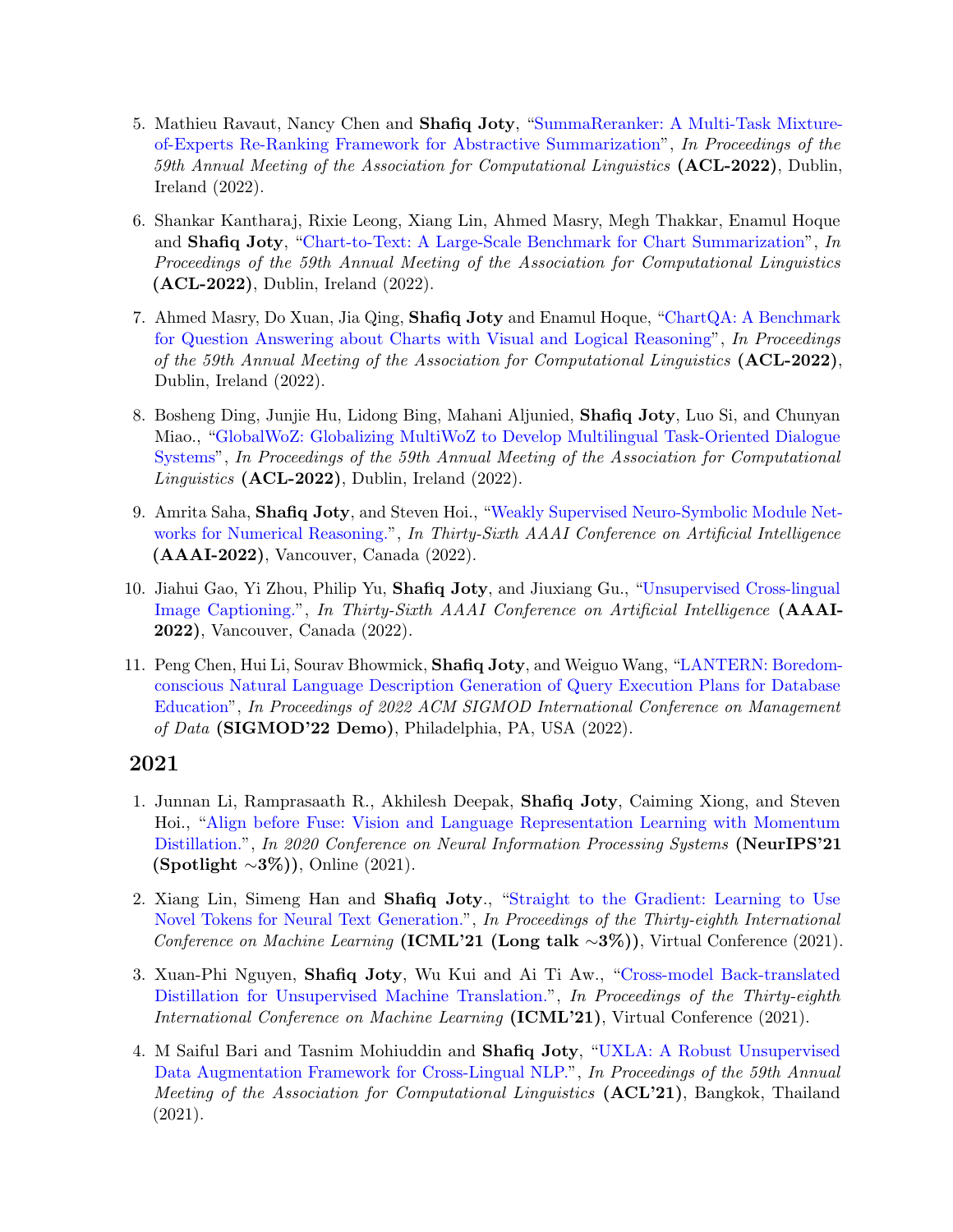- 5. Samson Tan, Shafiq Joty, Kathy Baxter, Araz Taeihagh, Gregory A. Bennett and Min-Yen Kan, ["Reliability Testing for Natural Language Processing Systems: An Adversarial](https://aclanthology.org/2021.acl-long.321/) [Perspective."](https://aclanthology.org/2021.acl-long.321/), In Proceedings of the 59th Annual Meeting of the Association for Computational Linguistics (ACL'21), Bangkok, Thailand (2021).
- 6. Thanh-Tung Nguyen, Xuan-Phi Nguyen, Shafiq Joty and Xiaoli Li., ["A Conditional Splitting](https://aclanthology.org/2021.acl-long.450/) [Framework for Efficient Constituency Parsing."](https://aclanthology.org/2021.acl-long.450/), In Proceedings of the 59th Annual Meeting of the Association for Computational Linguistics  $(ACL'21)$ , Bangkok, Thailand (2021).
- 7. Linlin Liu, Bosheng Ding, Lidong Bing, Shafiq Joty, Luo Si and Chunyan Miao, ["MulDA:](https://aclanthology.org/2021.acl-long.453/) [A Multilingual Data Augmentation Framework for Low-Resource Cross-Lingual NER."](https://aclanthology.org/2021.acl-long.453/), In Proceedings of the 59th Annual Meeting of the Association for Computational Linguistics (ACL'21), Bangkok, Thailand (2021).
- 8. Tasnim Mohiuddin, M Saiful Bari and Shafiq Joty., ["AugVic: Exploiting BiText Vicinity](https://arxiv.org/abs/2106.05141) [for Low-Resource NMT."](https://arxiv.org/abs/2106.05141), In Findings of the 59th Annual Meeting of the Association for Computational Linguistics (ACL'21), Bangkok, Thailand (2021).
- 9. Yue Wang, Weishi Wang, Shafiq Joty, and Steven Hoi., ["CodeT5: Identifier-aware Unified](https://arxiv.org/abs/2109.00859) [Pre-trained Encoder-Decoder Models for Code Understanding and Generation."](https://arxiv.org/abs/2109.00859), In Proceedings of the 2021 Conference on Empirical Methods in Natural Language Processing (EMNLP'21), Punta Cana, Dominican Republic (2021).
- 10. Tao Yu and Shafiq Joty, "Effective Fine-tuning Methods for Cross-lingual Adaptation.", In Proceedings of the 2021 Conference on Empirical Methods in Natural Language Processing (EMNLP'21), Punta Cana, Dominican Republic (2021).
- 11. Yingzhu Zhao, Chongjia Ni, Cheung-Chi LEUNG, Shafiq Joty, Eng Siong, and Bin Ma., "A Unified Speaker Adaptation Approach for ASR.", In Proceedings of the 2021 Conference on Empirical Methods in Natural Language Processing (EMNLP'21), Punta Cana, Dominican Republic (2021).
- 12. Ben Krause, Akhilesh Deepak, Bryan McCann, Nitish Shirish, Shafiq Joty, Richard Socher, and Nazneen Fatema., ["GeDi: Generative Discriminator Guided Sequence Generation."](https://arxiv.org/pdf/2009.06367.pdf), In Findings of the 2021 Conference on Empirical Methods in Natural Language Processing (EMNLP'21), Punta Cana, Dominican Republic (2021).
- 13. Samson Tan and Shafiq Joty, ["Code-Mixing on Sesame Street: Dawn of the Adversarial Poly](https://aclanthology.org/2021.naacl-main.282.pdf)[glots."](https://aclanthology.org/2021.naacl-main.282.pdf), In Proceedings of the North American Chapter of the Association for Computational Linguistics: Human Language Technologies (NAACL-2021), Mexico City, Mexico (2021).
- 14. Thanh-Tung Nguyen, Xuan-Phi Nguyen, Shafiq Joty, and Xiaoli Li, ["RST Parsing from](https://aclanthology.org/2021.naacl-main.128.pdf) [Scratch."](https://aclanthology.org/2021.naacl-main.128.pdf), In Proceedings of the North American Chapter of the Association for Computational Linguistics: Human Language Technologies (NAACL-2021), Mexico City, Mexico (2021).
- 15. Alexander Fabbri, Simeng Han, Haoyuan Li, Haoran Li, Marjan Ghazvininejad, Shafiq Joty, Dragomir Radev, and Yashar Mehdad, ["Improving Zero and Few-Shot Abstractive](https://arxiv.org/abs/2010.12836) [Summarization with Intermediate Fine-tuning and Data Augmentation."](https://arxiv.org/abs/2010.12836), In Proceedings of the North American Chapter of the Association for Computational Linguistics: Human Language Technologies (NAACL-2021), Mexico City, Mexico (2021).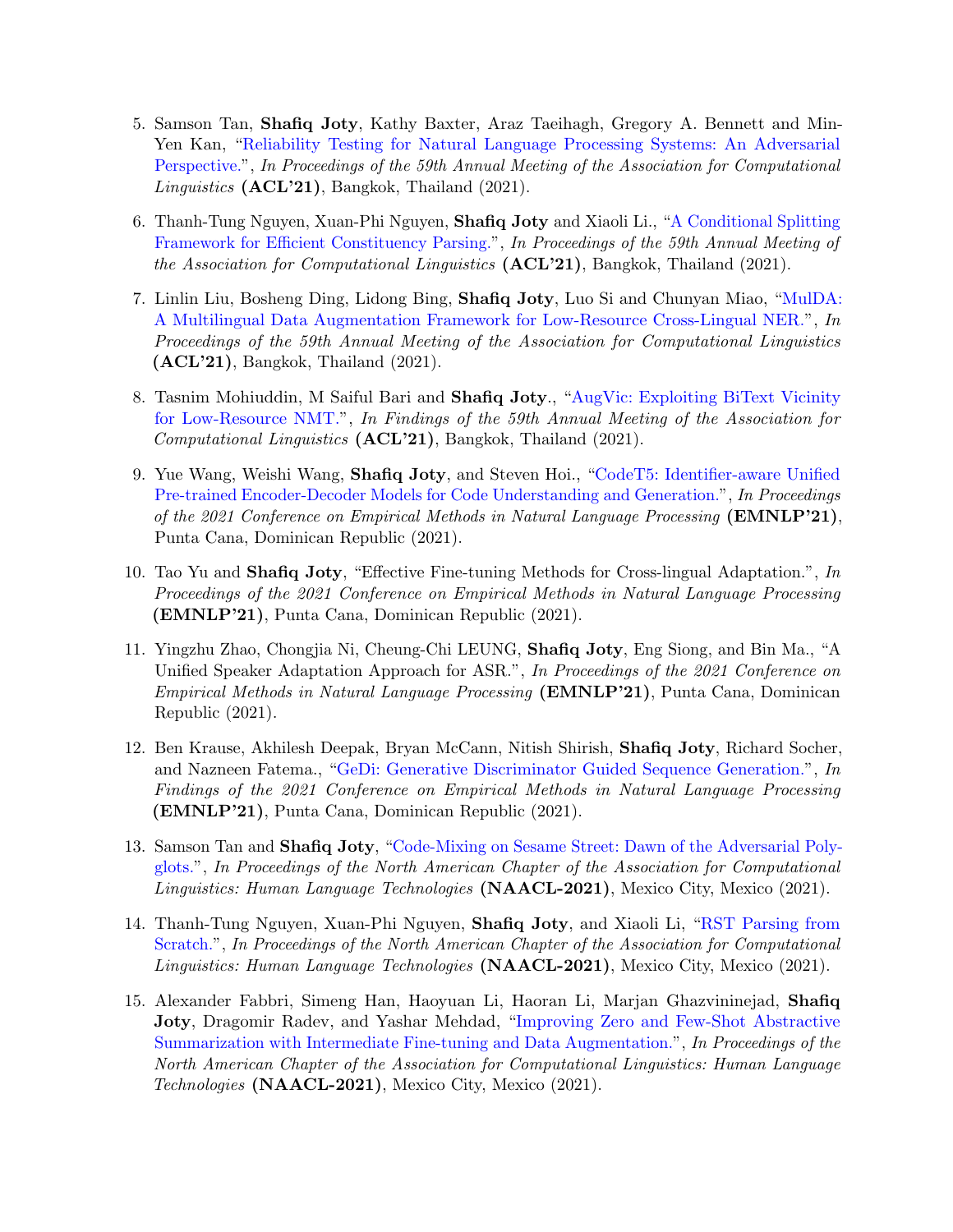- 16. Weiwen Xu, AiTi Aw, Yang Ding, Kui Wu and Shafiq Joty, ["Addressing the Vulnerability](https://aclanthology.org/2021.naacl-industry.11.pdf) [of NMT in Input Perturbations."](https://aclanthology.org/2021.naacl-industry.11.pdf), In Proceedings of the North American Chapter of the Association for Computational Linguistics: Human Language Technologies (Industry track) (NAACL-2021), Mexico City, Mexico (2021).
- 17. Tasnim Mohiuddin<sup>\*</sup>, Prathyusha Jwalapuram<sup>\*</sup>, Xiang Lin<sup>\*</sup>, and Shafiq Joty<sup>\*</sup>., ["Rethinking](https://aclanthology.org/2021.eacl-main.308.pdf) [Coherence Modeling: Synthetic vs. Downstream Tasks."](https://aclanthology.org/2021.eacl-main.308.pdf), In Proceedings of European Chapter of the Association for Computational Linguistics (EACL-2021), Kyiv (2021).
- 18. Xiangju Li, Wei Gao, Shi Feng, Wang Daling, and Shafiq Joty, ["Span-Level Emotion](https://www.cikm2021.org/accepted-papers) [Cause Analysis by BERT-based Graph Attention Network."](https://www.cikm2021.org/accepted-papers), In Proceedings of The 30th ACM International Conference on Information and Knowledge Management (CIKM-2021), Online (2021).
- 19. Xiangju Li, Wei Gao, Shi Feng, Wang Daling, and Shafiq Joty, ["Span-level Emotion Cause](https://www.cikm2021.org/accepted-papers) [Analysis with Neural Sequence Tagging."](https://www.cikm2021.org/accepted-papers), In Proceedings of The 30th ACM International Conference on Information and Knowledge Management (CIKM-2021), Online (2021).
- 20. Weiguo Wang, Sourav S Bhowmick, Hui Li, Shafiq Joty and Siyuan Liu., ["Towards En](https://dl.acm.org/doi/10.1145/3448016.3452822)[hancing Database Education: Natural Language Generation Meets Query Execution Plans."](https://dl.acm.org/doi/10.1145/3448016.3452822), In Proceedings of 2021 ACM SIGMOD International Conference on Management of Data (SIGMOD-2021), Shaanxi, China (2021).
- 21. Yingzhu Zhao, Chongjia Ni, Cheung-Chi LEUNG, Shafiq Joty, Eng Siong, and Bin Ma., ["Preventing Early Endpointing for Online Automatic Speech Recognition."](https://ieeexplore.ieee.org/document/9413613), In International Conference on Acoustics, Speech, and Signal Processing (ICASSP-2021), Shanghai, China (2021).

- 1. Xuan-Phi Nguyen, Shafiq Joty, Wu Kui, and Aw Ai Ti., ["Data Diversification: A Sim](https://proceedings.neurips.cc//paper/2020/file/7221e5c8ec6b08ef6d3f9ff3ce6eb1d1-Paper.pdf)[ple Strategy for Neural Machine Translation."](https://proceedings.neurips.cc//paper/2020/file/7221e5c8ec6b08ef6d3f9ff3ce6eb1d1-Paper.pdf), In 2020 Conference on Neural Information Processing Systems (NeurIPS'20), Vancouver, Canada (2020).
- 2. Jiuxiang Gu, Jason Kuen, Shafiq Joty, Jianfei Cai, Vlad Morariu, Handong Zhao, and Tong Sun., ["Self-Supervised Relationship Probing."](https://papers.nips.cc/paper/2020/file/13f320e7b5ead1024ac95c3b208610db-Paper.pdf), In 2020 Conference on Neural Information Processing Systems (NeurIPS'20), Vancouver, Canada (2020).
- 3. Xuan-Phi Nguyen, Shafiq Joty, Steven Hoi, and Richard Socher., ["Tree-Structured Attention](https://openreview.net/forum?id=HJxK5pEYvr) [with Hierarchical Accumulation."](https://openreview.net/forum?id=HJxK5pEYvr), In International Conference on Learning Representations (ICLR-2020), Addis Ababa, Ethiopia (2020).
- 4. Samson Tan, Shafiq Joty, Min-Yen Kan, and Richard Socher., ["It's Morphin' Time! Com](https://arxiv.org/abs/2005.04364)[bating Linguistic Discrimination with Inflectional Perturbations."](https://arxiv.org/abs/2005.04364), In Proceedings of the 58th Annual Meeting of the Association for Computational Linguistics (ACL-2020), Seattle, USA (2020).
- 5. Yifan Gao, Chien-Sheng Wu, Shafiq Joty, Caiming Xiong, Richard Socher, Irwin King, Michael Lyu, and Steven C.H., ["Explicit Memory Tracker with Coarse-to-Fine Reasoning](https://arxiv.org/abs/2005.12484) [for Conversational Machine Reading."](https://arxiv.org/abs/2005.12484), In Proceedings of the 58th Annual Meeting of the Association for Computational Linguistics (ACL-2020), Seattle, USA (2020).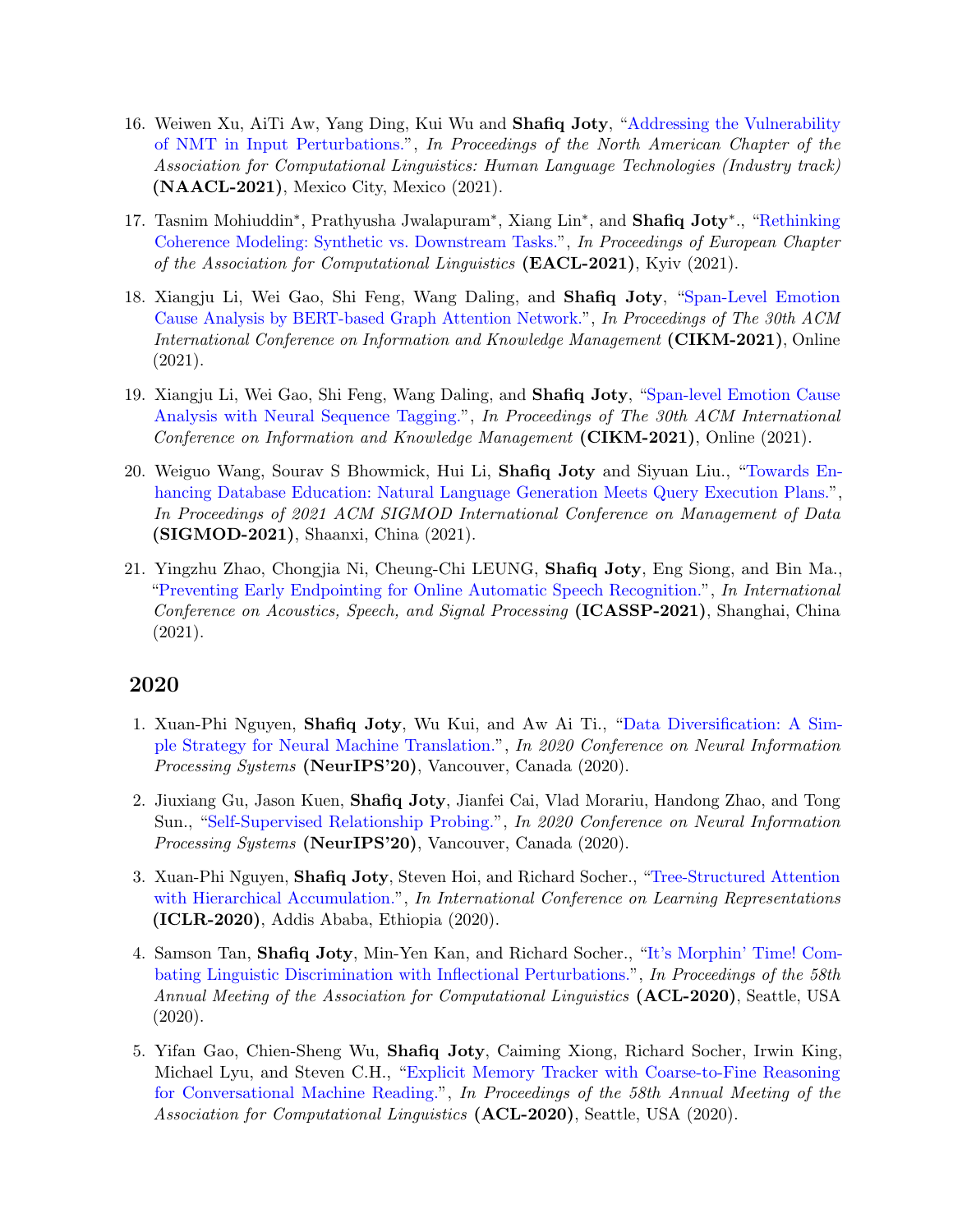- 6. Thanh-Tung Nguyen, Xuan-Phi Nguyen, Shafiq Joty, and Xiaoli Li., ["Efficient Constituency](https://oar.a-star.edu.sg/jspui/bitstream/123456789/4064/1/_ACL20__CR_Efficient_Constituency_Parsing_by_Pointing.pdf) [Parsing by Pointing."](https://oar.a-star.edu.sg/jspui/bitstream/123456789/4064/1/_ACL20__CR_Efficient_Constituency_Parsing_by_Pointing.pdf), In Proceedings of the 58th Annual Meeting of the Association for Computational Linguistics (ACL-2020), Seattle, USA (2020).
- 7. Thanh-Tung Nguyen, Xuan-Phi Nguyen, Shafiq Joty, and Xiaoli Li., ["Differentiable Window](https://oar.a-star.edu.sg/jspui/bitstream/123456789/4063/1/_ACL_20__CR_Differentiable_Window_for_Dynamic_Local_Attention.pdf) [for Dynamic Local Attention."](https://oar.a-star.edu.sg/jspui/bitstream/123456789/4063/1/_ACL_20__CR_Differentiable_Window_for_Dynamic_Local_Attention.pdf), In Proceedings of the 58th Annual Meeting of the Association for Computational Linguistics (ACL-2020), Seattle, USA (2020).
- 8. Tasnim Mohiuddin, M Saiful Bari, and Shafiq Joty, ["LNMap: Departures from Isomorphic](https://arxiv.org/abs/2004.13889) [Assumption in Bilingual Lexicon Induction Through Non-Linear Mapping in Latent Space."](https://arxiv.org/abs/2004.13889), In Proceedings of the 2020 Conference on Empirical Methods in Natural Language Processing (EMNLP-2020), Punta Cana, Dominican Republic (2020).
- 9. Prathyusha Jwalapuram, Shafiq Joty and Youlin Shen, ["Pronoun-Targeted Finetuning for](https://arxiv.org/abs/2010.07638) [NMT with Hybrid Losses."](https://arxiv.org/abs/2010.07638), In Proceedings of the 2020 Conference on Empirical Methods in Natural Language Processing (EMNLP-2020), Punta Cana, Dominican Republic (2020).
- 10. Samson Tan, Shafiq Joty, Lav R., and Min-Yen Kan., ["Mind Your Inflections! Improving](https://arxiv.org/abs/2004.14870) [NLP for Non-Standard English with Base-Inflection Encoding."](https://arxiv.org/abs/2004.14870), In Proceedings of the 2020 Conference on Empirical Methods in Natural Language Processing (EMNLP-2020), Punta Cana, Dominican Republic (2020).
- 11. Weishi Wang, Shafiq Joty, Steven C.H., ["Response Selection for Multi-Party Conversations](https://arxiv.org/abs/2010.07785) [with Dynamic Topic Tracking."](https://arxiv.org/abs/2010.07785), In Proceedings of the 2020 Conference on Empirical Methods in Natural Language Processing (EMNLP-2020), Punta Cana, Dominican Republic (2020).
- 12. Tao Yu and Shafiq Joty, ["Online Conversation Disentanglement with Pointer Networks."](https://arxiv.org/pdf/2010.11080.pdf), In Proceedings of the 2020 Conference on Empirical Methods in Natural Language Processing (EMNLP-2020), Punta Cana, Dominican Republic (2020).
- 13. Yue Wang, Shafiq Joty, Michael R., Irwin King, Caiming Xiong, and Steven C.H.., ["VD-](https://arxiv.org/abs/2004.13278)[BERT: A Unified Vision and Dialog Transformer with BERT."](https://arxiv.org/abs/2004.13278), In Proceedings of the 2020 Conference on Empirical Methods in Natural Language Processing (EMNLP-2020), Punta Cana, Dominican Republic (2020).
- 14. Yifan Gao, Chien-Sheng Wu, Jingjing Li, Shafiq Joty, Steven C.H., Caiming Xiong, Irwin King, and Michael Lyu. , ["Discern: Discourse-Aware Entailment Reasoning Network for](https://arxiv.org/abs/2010.01838) [Conversational Machine Reading."](https://arxiv.org/abs/2010.01838), In Proceedings of the 2020 Conference on Empirical Methods in Natural Language Processing (EMNLP-2020), Punta Cana, Dominican Republic (2020).
- 15. Bosheng Ding, Linlin Liu, Lidong Bing, Canasai Kruengkrai, Thien Hai, Shafiq Joty, Luo Si, and Chunyan Miao., ["DAGA: Data Augmentation with a Generation Approach for Low](https://aclanthology.org/2020.emnlp-main.488.pdf)[resource Tagging Tasks."](https://aclanthology.org/2020.emnlp-main.488.pdf), In Proceedings of the 2020 Conference on Empirical Methods in Natural Language Processing (EMNLP-2020), Punta Cana, Dominican Republic (2020).
- 16. Xiangxi Shi, Xu Yang, Jiuxiang Gu, Shafiq Joty, and Jianfei Cai, ["Finding It at Another](https://arxiv.org/abs/2009.14352) [Side: A Viewpoint-Adapted Matching Encoder for Change Captioning"](https://arxiv.org/abs/2009.14352), In Proceedings of the European Conference on Computer Vision (ECCV'20), Online (2020).
- 17. Saiful Bari, Shafiq Joty, and Prathyusha Jwalapuram., ["Zero-Resource Cross-Lingual Named](https://arxiv.org/abs/1911.09812) [Entity Recognition."](https://arxiv.org/abs/1911.09812), In Thirty-Fourth AAAI Conference on Artificial Intelligence (AAAI-2020), New York, USA (2020).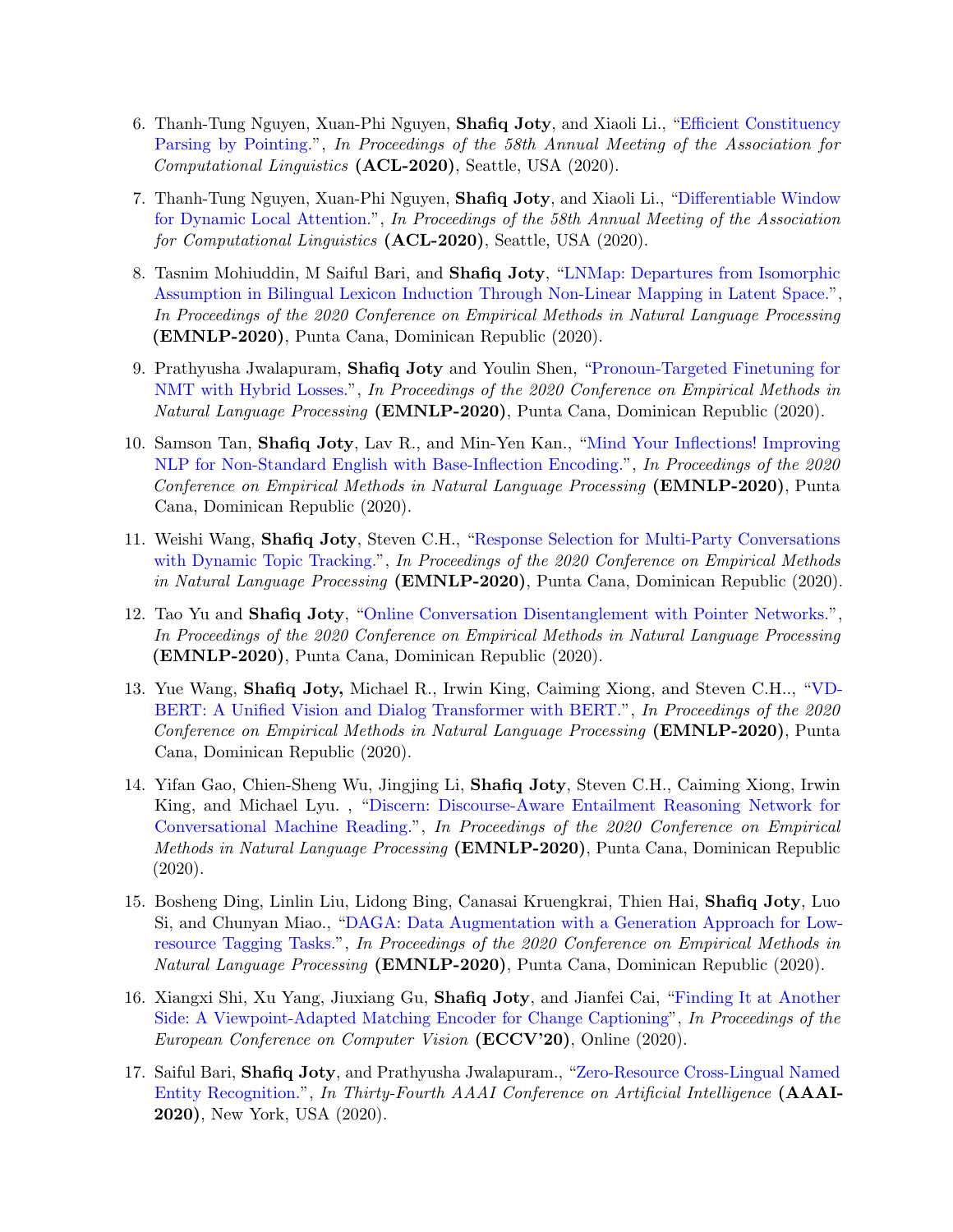- 18. Yingzhu Zhao, Chongjia Ni, Cheung-Chi LEUNG, Shafiq Joty, Eng Siong, and Bin Ma., ["Universal Speech Transformer."](http://www.interspeech2020.org/index.php?m=content&c=index&a=show&catid=418&id=1328), In 21st Annual Conference of the International Speech Communication Association (Interspeech-2020), Shanghai, China (2020).
- 19. Yingzhu Zhao, Chongjia Ni, Cheung-Chi LEUNG, Shafiq Joty, Eng Siong, and Bin Ma., ["Speech Transformer with Speaker Aware Persistent Memory."](https://indico2.conference4me.psnc.pl/event/35/contributions/3110/attachments/650/681/Mon-3-7-4.pdf), In 21st Annual Conference of the International Speech Communication Association (Interspeech-2020), Shanghai, China (2020).
- 20. Yingzhu Zhao, Chongjia Ni, Cheung-Chi LEUNG, Shafiq Joty, Eng Siong, and Bin Ma., ["Cross Attention with Monotonic Alignment for Speech Transformer."](https://indico2.conference4me.psnc.pl/event/35/contributions/3935/attachments/977/1016/Thu-3-10-8.pdf), In 21st Annual Conference of the International Speech Communication Association (Interspeech-2020), Shanghai, China (2020).

- 1. Linlin Liu\*, Xiang Lin\*, Shafiq Joty, Simeng Han, and Lidong Bing., ["Hierarchical Pointer](https://arxiv.org/abs/1908.11571) [Net Parsing."](https://arxiv.org/abs/1908.11571), In Proceedings of the Conference on Empirical Methods in Natural Language Processing (EMNLP-2019), pages x-x, Hong Kong, China (2019).
- 2. Han-Cheol Moon\*, Tasnim Mohiuddin\*, Shafiq Joty\*, and Chi Xu., ["A Unified Neural](https://arxiv.org/abs/1909.00349) [Coherence Model."](https://arxiv.org/abs/1909.00349), In Proceedings of the Conference on Empirical Methods in Natural Language Processing (**EMNLP-2019**), pages x-x, Hong Kong, China (2019).
- 3. Prathyusha Jwalapuram, Shafiq Joty, Irina Temnikova, and Preslav Nakov., ["Evaluating](https://arxiv.org/abs/1909.00131) [Pronominal Anaphora in Machine Translation: An Evaluation Measure and a Test Suite."](https://arxiv.org/abs/1909.00131), In Proceedings of the Conference on Empirical Methods in Natural Language Processing (EMNLP-2019), pages x-x, Hong Kong, China (2019).
- 4. Swaraj Khadanga, Karan Aggarwal, Shafiq Joty, and Jaideep Srivastava., ["Using Clinical](https://arxiv.org/abs/1909.00131) [Notes with Multimodal Learning for ICU Management."](https://arxiv.org/abs/1909.00131), In Proceedings of the Conference on Empirical Methods in Natural Language Processing (EMNLP-2019), pages x-x, Hong Kong, China (2019).
- 5. Jiuxiang Gu, Shafiq Joty, Jianfei Cai, Handong Zhao, Xu Yang, and Gang Wang, ["Unpaired](https://arxiv.org/abs/1903.10658) [Image Captioning via Scene Graph Alignments"](https://arxiv.org/abs/1903.10658), In Proceedings of the International Conference on Computer Vision (ICCV'19), Seoul, Korea (2019).
- 6. Xiangxi Shi, Jianfei Cai, Shafiq Joty, and Jiuxiang Gu, ["Watch It Twice: Video Captioning](https://dl.acm.org/doi/10.1145/3343031.3351060) [with a Refocused Video Encoder"](https://dl.acm.org/doi/10.1145/3343031.3351060), In Proceedings of the 27th ACM International Conference on Multimedia (ACMMM'19), Nice, France (2019).
- 7. Xiang Lin\*, Shafiq Joty\*, Prathyusha Jwalapuram and M Saiful Bari, ["A Unified Linear-](https://arxiv.org/abs/1905.05682)[Time Framework for Sentence-Level Discourse Parsing"](https://arxiv.org/abs/1905.05682), In Proceedings of the 57th Annual Meeting of the Association for Computational Linguistics (ACL'19), Florence, Italy (2019).
- 8. Jing Ma, Wei Gao, Shafiq Joty, and Kam-Fai Wong, ["Sentence-Level Evidence Embedding](https://www.aclweb.org/anthology/P19-1244/) [for End-to-End Claim Verification with Hierarchical Attention Networks"](https://www.aclweb.org/anthology/P19-1244/), In Proceedings of the 57th Annual Meeting of the Association for Computational Linguistics (ACL'19), Florence, Italy (2019).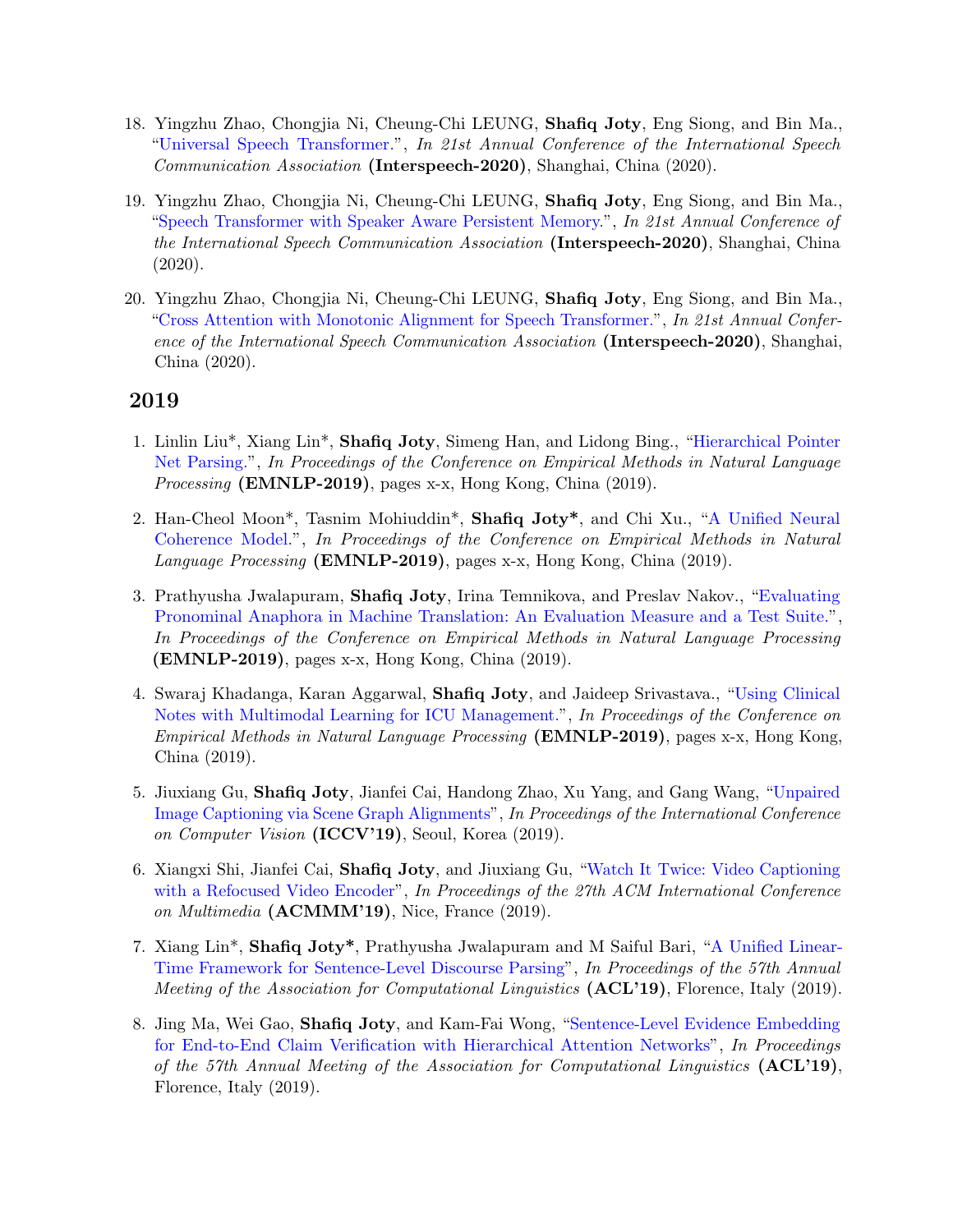- 9. Shafiq Joty, Giuseppe Carenini, Raymond Ng, and Gabriel Murray., ["Discourse Processing](https://ntunlpsg.github.io/project/acl19tutorial/) [and Its Applications"](https://ntunlpsg.github.io/project/acl19tutorial/), In Proceedings of the 57th Annual Meeting of the Association for Computational Linguistics: Tutorial (ACL-2019 Tutorial), Florence, Italy (2019).
- 10. Tasnim Mohiuddin and Shafiq Joty, ["Revisiting Adversarial Autoencoder for Unsupervised](https://arxiv.org/abs/1904.04116) [Word Translation with Cycle Consistency and Improved Training"](https://arxiv.org/abs/1904.04116), In Proceedings of the North American Chapter of the Association for Computational Linguistics: Human Language Technologies (NAACL-19), Minneapolis, USA (2019).
- 11. Tasnim Mohiuddin, Thanh-Tung Nguyen and Shafiq Joty (Equal Contributions), ["Adaptation](https://arxiv.org/abs/1904.04021) [of Hierarchical Structured Models for Speech Act Recognition in Asynchronous Conversation"](https://arxiv.org/abs/1904.04021), In Proceedings of the North American Chapter of the Association for Computational Linguistics: Human Language Technologies (NAACL-19), Minneapolis, USA (2019).
- 12. Karan Aggarwal, Shafiq Joty, Luis Fernandez-Luque, and Jaideep Srivastava., ["Adversarial](https://arxiv.org/abs/1811.06847) [Unsupervised Representation Learning for Activity Time-Series"](https://arxiv.org/abs/1811.06847), In Thirty-Third AAAI Conference on Artificial Intelligence (AAAI-2019), Honolulu, Hawaii (2019).
- 13. Sameer Khurana, Shafiq Joty, Ahmed Ali, and James Glass, ["A Fatorial Deep Markov Model](http://people.csail.mit.edu/sameerk/papers/ICASSP_dmm_rev.pdf) [For Unsupervised Disentangled Representation Learning From Speech"](http://people.csail.mit.edu/sameerk/papers/ICASSP_dmm_rev.pdf), In International Conference on Acoustics, Speech, and Signal Processing (ICASSP-2019), Brighton, UK (2019).
- 14. Siyuan Liu, Sourav S Bhowmick, Wanlu Zhang, Shu Wang, Wanyi Huang, and Shafiq Joty, ["NEURON: Query Execution Plan Meets Natural Language Processing For Augmenting DB](https://raihanjoty.github.io/papers/liu-et-al-sigmod-demo-19.pdf) [Education"](https://raihanjoty.github.io/papers/liu-et-al-sigmod-demo-19.pdf), In Proceedings of 45th ACM SIGMOD International Conference on Management of Data (SIGMOD-2019 Demo), Amsterdam, NL  $(2019)$ .

- 1. Shafiq Joty, Giuseppe Carenini, Raymond Ng, and Gabriel Murray., ["Discourse Processing](https://ntunlpsg.github.io/project/icdmtutorial/) [and Its Applications in Text Mining"](https://ntunlpsg.github.io/project/icdmtutorial/), In 18th IEEE International Conference on Data Mining: Tutorial (ICDM-2018 Tutorial), Singapore (2018).
- 2. Gabriel Murray, Shafiq Joty, and Giuseppe Carenini., ["NLP for Conversations: Sentiment,](http://aclweb.org/anthology/C18-3001) [Summarization, and Group Dynamics."](http://aclweb.org/anthology/C18-3001), In Proceedings of the 27th International Conference on Computational Linguistics: Tutorial Abstracts (COLING-2018 Tutorial), pages 1-4, Santa Fe, New Mexico, USA (2018).
- 3. Shafiq Joty, Lluís Màrquez and Preslav Nakov., ["Joint Multitask Learning for Community](https://arxiv.org/abs/1809.08928) [Question Answering Using Task-Specific Embeddings."](https://arxiv.org/abs/1809.08928), In Proceedings of the Conference on Empirical Methods in Natural Language Processing (EMNLP-2018), pages x-x, Brussels, Belgium (2018).
- 4. Shafiq Joty, Tasnim Mohiuddin, and Dat Nguyen (equal contributions), ["Coherence Modeling](https://arxiv.org/abs/1805.02275) [of Asynchronous Conversations: A Neural Entity Grid Approach"](https://arxiv.org/abs/1805.02275), In Proceedings of the 56th Annual Meeting of the Association for Computational Linguistics (ACL'18), Melbourne, Australia (2018).
- 5. Firoj Alam, Shafiq Joty, and Muhammad Imran., ["Domain Adaptation with Adversarial](https://arxiv.org/abs/1805.05151) [Training and Graph Embeddings"](https://arxiv.org/abs/1805.05151), In Proceedings of the 56th Annual Meeting of the Association for Computational Linguistics (ACL'18), Melbourne, Australia (2018).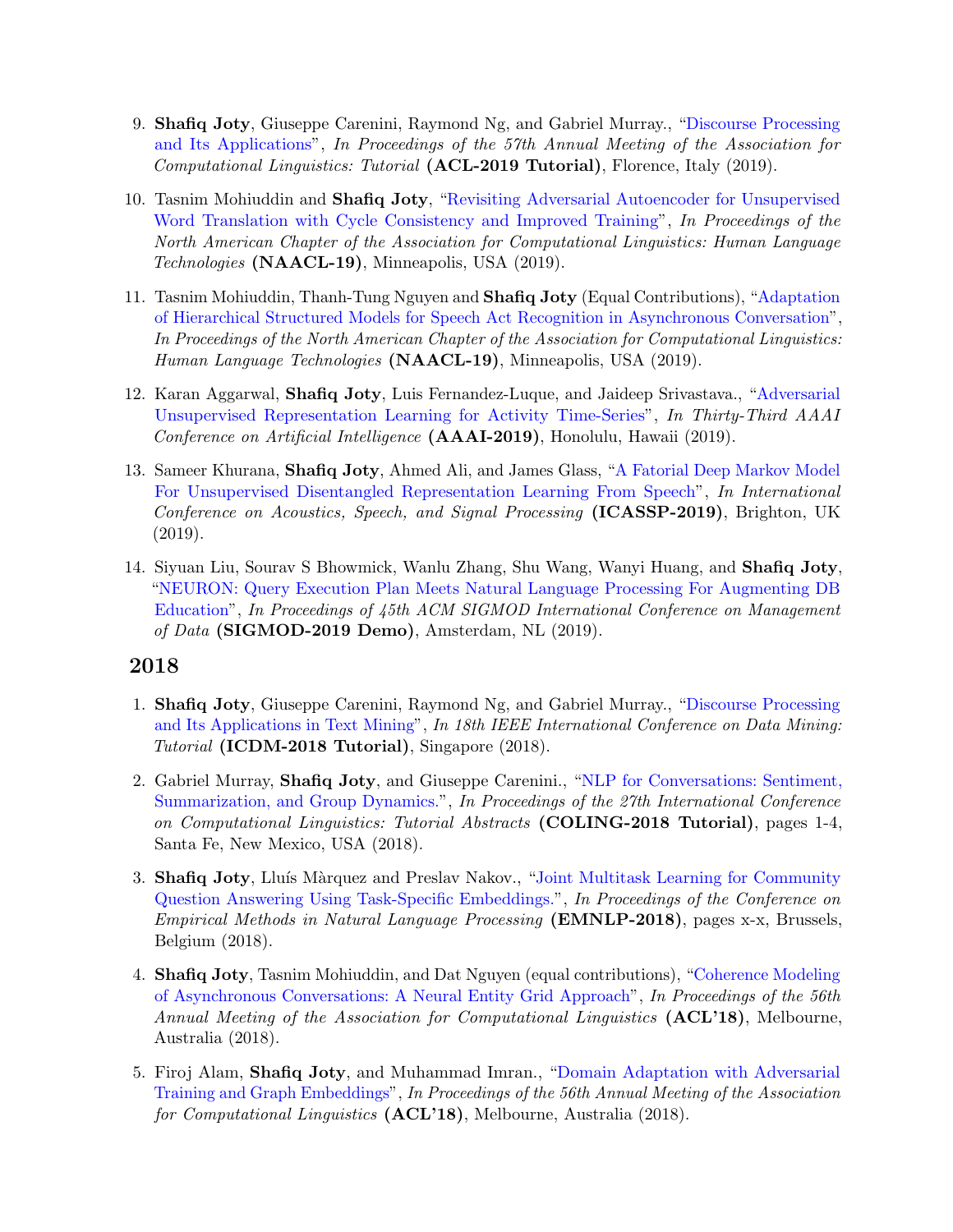- 6. Jiuxiang Gu, Shafiq Joty, Jianfei Cai, and Gang Wang, ["Unpaired Image Captioning by](https://arxiv.org/abs/1803.05526) [Language Pivoting"](https://arxiv.org/abs/1803.05526), In Proceedings of the European Conference on Computer Vision (ECCV-2018), Munich, Germany (2018).
- 7. Qing Li, Qingyi Tao, Shafiq Joty, Jianfei Cai and Jiebo Luo, ["VQA-E: Explaining, Elabo](https://arxiv.org/abs/1803.07464)[rating, and Enhancing Your Answers for Visual Questions"](https://arxiv.org/abs/1803.07464), In Proceedings of the VQA-E: Explaining, Elaborating, and Enhancing Your Answers for Visual Questions (ECCV-2018), Munich, Germany (2018).
- 8. Jiuxiang Gu, Jianfei Cai, Shafiq Joty, Li Niu, and Gang Wang, ["Look, Imagine and Match:](https://arxiv.org/abs/1711.06420) [Improving Textual-Visual Cross-Modal Retrieval with Generative Models"](https://arxiv.org/abs/1711.06420), In Proceedings of the IEEE Conference on Computer Vision and Pattern Recognition (CVPR-2018), Salt Lake City, Utah, United States (2018).
- 9. Chin Yao, Kaiqi Zhao, Shafiq Joty, and Gao Cong, ["Aspect-based Neural Recommender"](https://raihanjoty.github.io/papers/chin-et-al-cikm-18.pdf), In Proceedings of the 27th ACM International Conference on Information and Knowledge *Management* (CIKM-2018), Turin, Italy  $(2018)$ .
- 10. Jing Li, Aixin Sun, and Shafiq Joty, ["SegBot: A Generic Neural Text Segmentation Model](http://138.197.118.157:8000/segbot/) [with Pointer Network"](http://138.197.118.157:8000/segbot/), In Proceedings of the 27th International Joint Conference on Artificial Intelligence and the 23rd European Conference on Artificial Intelligence (IJCAI-ECAI-2018), Stockholm, Sweden (2018).
- 11. Karan Aggarwal, Swaraj Khadanga, Shafiq Joty, Louis Kazaglis, and Jaideep Srivastava, ["A](https://raihanjoty.github.io/papers/karan-et-al-ieee-big-data-18.pdf) [Structured Learning Approach with Neural Conditional Random Fields for Sleep Staging"](https://raihanjoty.github.io/papers/karan-et-al-ieee-big-data-18.pdf), In Proceedings of the IEEE Big Data Conference 2018 (IEEE Big Data-2018), Seattle, USA (2018).
- 12. Muhammad Ebraheem, Saravanan Thirumuruganathan, Shafiq Joty, Mourad Ouzzani and Nan Tang, ["Distributed Representations of Tuples for Entity Resolution"](http://www.vldb.org/pvldb/vol11/p1454-ebraheem.pdf), In Proceedings of the Forty-fourth International Conference on Very Large Data Bases (VLDB-2018), Rio de Janeiro, Brazil (2018).
- 13. Firoj Alam, Shafiq Joty, and Muhammad Imran, ["Graph Based Semi-supervised Learning](https://www.aaai.org/ocs/index.php/ICWSM/ICWSM18/paper/view/17815) [with Convolutional Neural Networks to Classify Crisis Related Tweets"](https://www.aaai.org/ocs/index.php/ICWSM/ICWSM18/paper/view/17815), In Proceedings of the Twelfth International Conference on Web and Social Media (ICWSM-2018), Stanford, United States (2018).

- 1. Tanay Kumar Saha, Shafiq Joty and Mohammad Al Hasan., ["CON-S2V: A Generic Frame](https://raihanjoty.github.io/papers/saha-joty-hasan-ecml-17.pdf)[work for Incorporating Extra-Sentential Context into Sen2Vec."](https://raihanjoty.github.io/papers/saha-joty-hasan-ecml-17.pdf), In Proceedings of the European Conference on Machine Learning and practice of knowledge discovery in databases (ECML-PKDD-2017), Macedonia, Skopje (2017).
- 2. Tanay Kumar Saha, Shafiq Joty, Naeemul Hassan, and Mohammad Al Hasan., ["Regularized](http://alt.qcri.org/~sjoty/paper/sen2vec-reg.pdf) [and Retrofitted models for Learning Sentence Representation with Context."](http://alt.qcri.org/~sjoty/paper/sen2vec-reg.pdf), In Proceedings of the 26th ACM International Conference on Information and Knowledge Management (CIKM-2017), Singapore (2017).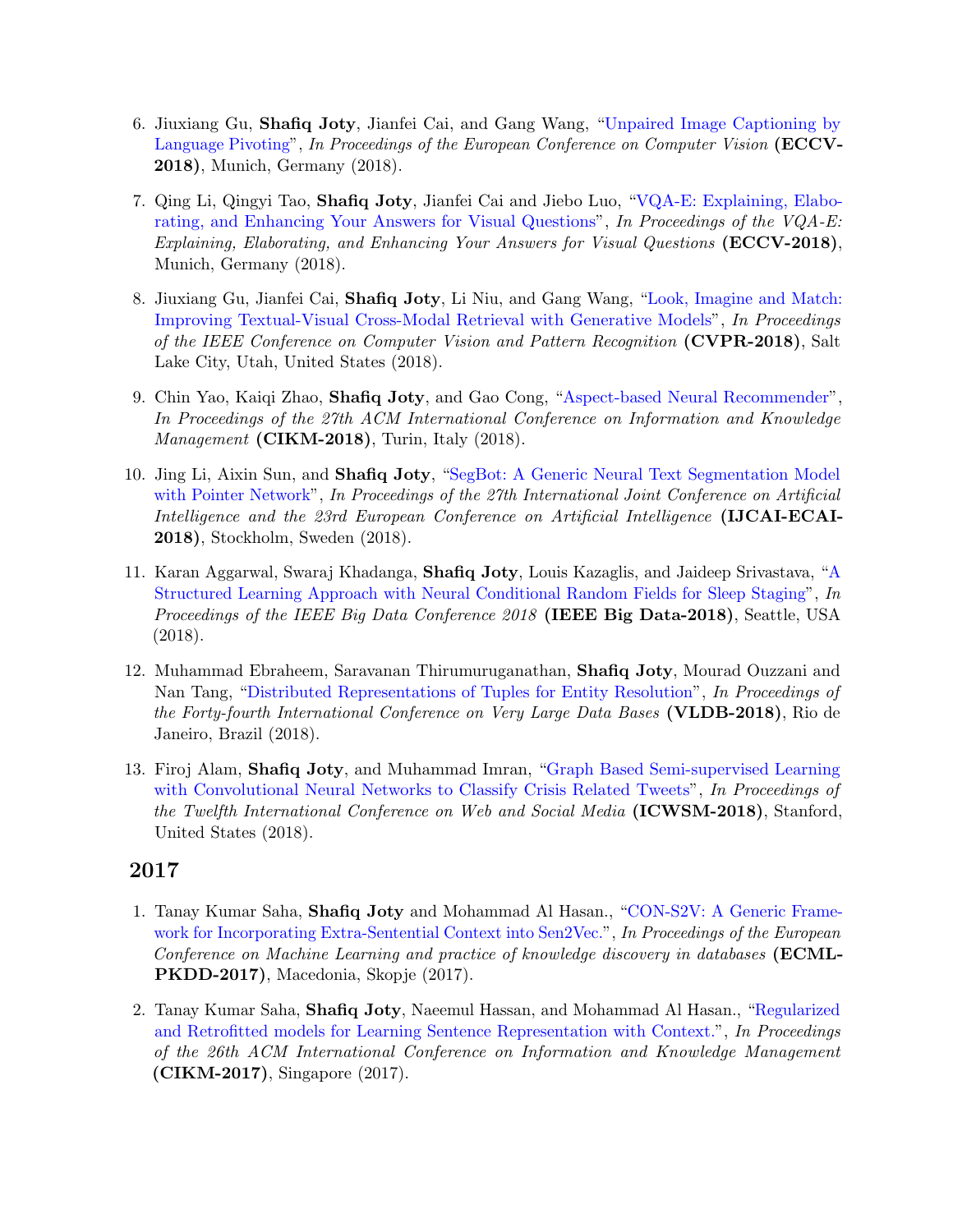- 3. Dat Tien Nguyen and Shafiq Joty (co-lead author), ["A Neural Local Coherence Model."](http://www.aclweb.org/anthology/P/P17/P17-1121.pdf), In Proceedings of the 55th Annual Meeting of the Association for Computational Linguistics (ACL-2017), pages 1320-1330, Vancouver, Canada (2017).
- 4. **Shafiq Joty**, Preslav Nakov and Lluís Màrquez, ["Cross-language Learning with Adversarial](http://www.aclweb.org/anthology/K/K17/K17-1024.pdf) [Neural Networks."](http://www.aclweb.org/anthology/K/K17/K17-1024.pdf), In Proceedings of The SIGNLL Conference on Computational Natural Language Learning (CoNLL-2017), pages 226-237, Vancouver, Canada (2017).
- 5. Enamul Hoque, Shafiq Joty, Lluís Màrquez, and Giuseppe Carenini., ["CQAVis: Visual Text](http://dl.acm.org/authorize.cfm?key=N22238)" [Analytics for Community Question Answering."](http://dl.acm.org/authorize.cfm?key=N22238), In Proceedings of the 22nd annual meeting of the intelligent user interfaces (IUI-2017), pages 161-172, Limassol, Cyprus (2017).
- 6. Giovanni Da San Martino, Salvatore Romeo, Alberto Barron-Cedeno, Shafiq Joty, Lluís Màrquez, Alessandro Moschitti and Preslav Nakov., ["Cross-Language Question Re-ranking."](http://dl.acm.org/citation.cfm?doid=3077136.3080743), In Proceedings of the 40th International ACM SIGIR Conference on Research and Development in Information Retrieval (SIGIR-2017), pages  $1145-1148$ , Tokyo, Japan (2017).
- 7. Dat Tien Nguyen, Kamla Al-Mannai, Shafiq Joty, Hassan Sajjad, Muhammad Imran and Prasenjit Mitra., ["Robust Classification of Crisis-Related Data on Social Networks using](http://mimran.me/papers/robust_classification_of_crisis_data_on_social_media_using_cnn_icwsm2017.pdf) [Convolutional Neural Networks."](http://mimran.me/papers/robust_classification_of_crisis_data_on_social_media_using_cnn_icwsm2017.pdf), In Proceedings of the 11-th International AAAI Conference on Weblogs and Social Media (ICWSM-2017), pages 632-635, Montreal, Canada (2017).

- 1. Shafiq Joty and Enamul Hoque., ["Speech Act Modeling of Written Asynchronous Conversa](https://www.aclweb.org/anthology/P/P16/P16-1165.pdf)[tions with Task-Specific Embeddings and Conditional Structured Models."](https://www.aclweb.org/anthology/P/P16/P16-1165.pdf), In Proceedings of the 54th Annual Meeting of the Association for Computational Linguistics (ACL-2016), pages 1746-1756, Berlin, Germany (2016).
- 2. Shafiq Joty, Lluís Màrquez and Preslav Nakov., ["Joint Learning with Global Inference](http://m-mitchell.com/NAACL-2016/NAACL-HLT2016/pdf/N16-1084.pdf) [for Comment Classification in Community Question Answering."](http://m-mitchell.com/NAACL-2016/NAACL-HLT2016/pdf/N16-1084.pdf), In Proceedings of the North American Chapter of the Association for Computational Linguistics: Human Language Technologies (NAACL-2016), pages 703-713, San Diego, USA (2016).
- 3. Nadir Durrani, Hassan Sajjad, Shafiq Joty, and Ahmed Abdelali., ["A Deep Fusion Model for](http://coling2016.anlp.jp/) [Domain Adaptation in Phrase-based MT."](http://coling2016.anlp.jp/), In Proceedings of the 26th International Conference on Computational Linguistics (COLING-2016), pages 3177–3187, Osaka, Japan (2016).
- 4. Enamul Hoque, Shafiq Joty, Lluís Màrquez, Alberto Barrón-Cedeño, Alessandro Moschitti, Giovanni Da San Martino, Preslav Nakov, Salvatore Romeo and Giuseppe Carenini., ["An](http://coling2016.anlp.jp/) [Interactive System for Exploring Community Question Answering Forums."](http://coling2016.anlp.jp/), In Proceedings of the 26th International Conference on Computational Linguistics (COLING-2016), pages 1-5, Osaka, Japan (2016).

## 2015

1. Shafiq Joty, Hassan Sajjad, Nadir Durrani, Kamla Al-Mannai, Ahmed Abdelali and Stephan Vogel., ["How to Avoid Unwanted Pregnancies: Domain Adaptation using Neural Network](http://aclweb.org/anthology/D/D15/D15-1147.pdf) [Models."](http://aclweb.org/anthology/D/D15/D15-1147.pdf), In Proceedings of the Conference on Empirical Methods in Natural Language Processing (EMNLP-2015), pages 1259-1270, Lisbon, Portugal (2015).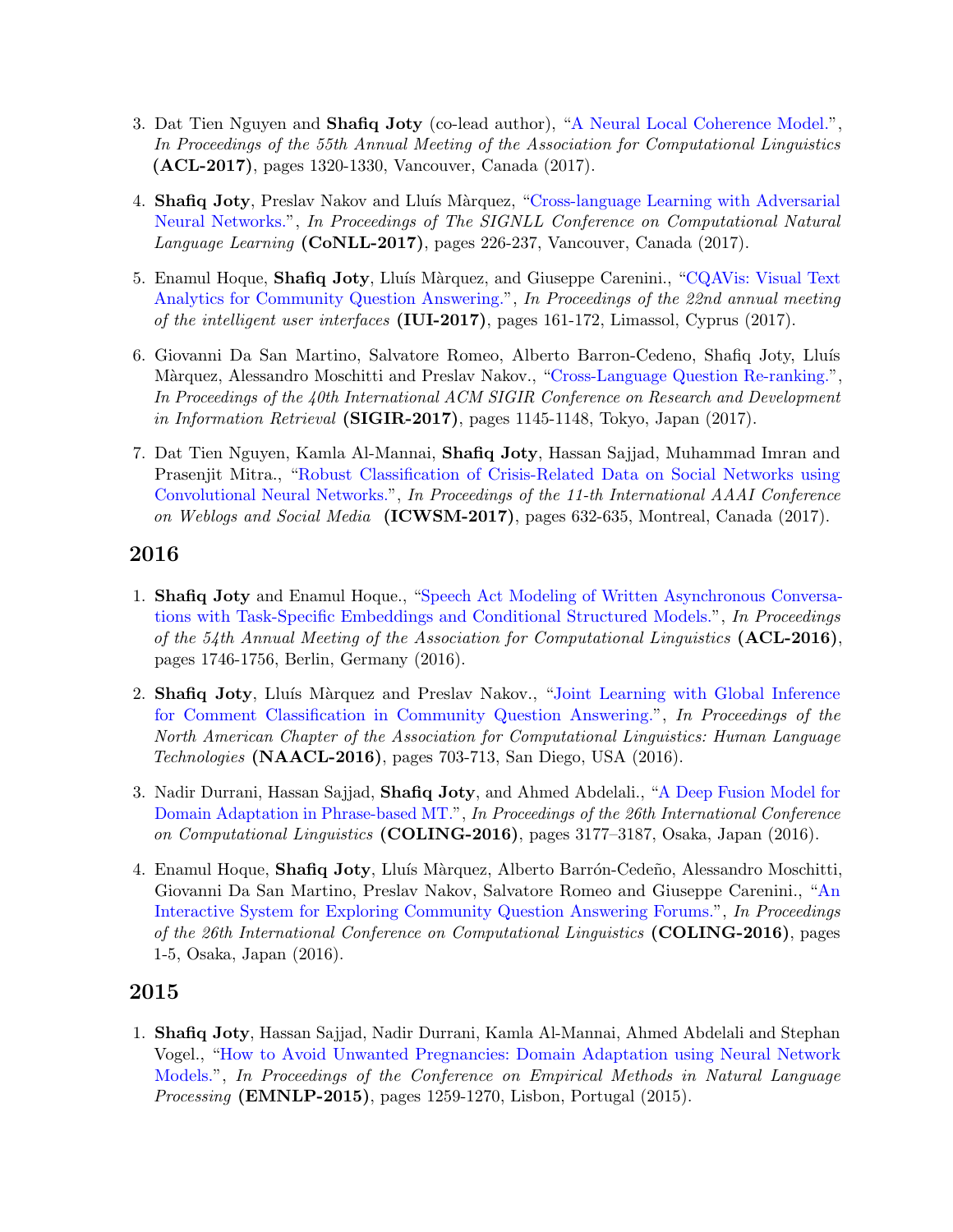- 2. Shafiq Joty, Alberto Barrón-Cedeño, Giovanni Da San Martino, Alessandro Moschitti, Lluís Màrquez and Preslav Nakov., ["Global Thread-level Inference for Comment Classification in](http://aclweb.org/anthology/D/D15/D15-1068.pdf) [Community Question Answering."](http://aclweb.org/anthology/D/D15/D15-1068.pdf), In Proceedings of the Conference on Empirical Methods in Natural Language Processing (EMNLP-2015), pages 573-578, Lisbon, Portugal (2015).
- 3. Pengfei Liu, Shafiq Joty, and Helen Meng., ["Fine-grained Opinion Mining with Recurrent](http://aclweb.org/anthology/D/D15/D15-1168.pdf) [Neural Networks and Word Embeddings."](http://aclweb.org/anthology/D/D15/D15-1168.pdf), In Proceedings of the Conference on Empirical Methods in Natural Language Processing (EMNLP-2015), pages 1433-1443, Lisbon, Portugal  $(2015).$
- 4. Francisco Guzmán, Shafiq Joty, Lluís Màrquez, and Preslav Nakov., ["Pairwise Neural](https://aclweb.org/anthology/P/P15/P15-1078.pdf) [Machine Translation Evaluation."](https://aclweb.org/anthology/P/P15/P15-1078.pdf), In Proceedings of the 53rd annual meeting of the Association for Computational Linguistics (ACL-2015), pages 805 -814, Beijing, China (2015).
- 5. Alberto Barrón-Cedeño, Simone Filice, Giovanni Da San Martino, **Shafiq Joty**, Lluis Marquez, Preslav Nakov and Alessandro Moschitti., ["Thread-level Information for Comment](http://www.aclweb.org/anthology/P15-2113) [Classification in Community Question Answering."](http://www.aclweb.org/anthology/P15-2113), In Proceedings of the 53rd annual meeting of the Association for Computational Linguistics (ACL-2015), pages 687-693, Beijing, China  $(2015).$
- 6. Nadir Durrani, Hassan Sajjad, Shafiq Joty, Ahmed Abdelali and Stephan Vogel., ["Using](http://www.researchgate.net/publication/281556042_Using_Joint_Models_for_Domain_Adaptation_in_Statistical_Machine_Translation) [Joint Models for Domain Adaptation in Statistical Machine Translation."](http://www.researchgate.net/publication/281556042_Using_Joint_Models_for_Domain_Adaptation_in_Statistical_Machine_Translation), In Proceedings of the Association for Machine Translation in the Americas (AMTA-2015), Miami, USA (2015).

- 1. Shafiq Joty, Alessandro Moschitti., ["Discriminative Reranking of Discourse Parses Using](http://emnlp2014.org/papers/pdf/EMNLP2014219.pdf) [Tree Kernels."](http://emnlp2014.org/papers/pdf/EMNLP2014219.pdf), In Proceedings of the Conference on Empirical Methods in Natural Language Processing (EMNLP-2014), pages 2049-2060, Doha, Qatar (2014).
- 2. Francisco Guzmán, Shafiq Joty, Lluís Màrquez, Alessandro Moschitti, Preslav Nakov and Massimo Nicosia., ["Learning to Differentiate Better from Worse Translations."](http://aclweb.org/anthology/D/D14/D14-1027.pdf), In Proceedings of the Conference on Empirical Methods in Natural Language Processing (EMNLP-2014), pages 214-220, Doha, Qatar (2014).
- 3. Iman Saleh, Alessandro Moschitti, Preslav Nakov, Lluís Màrquez and Shafiq Joty., ["Semantic](http://qcri.org.qa/app/media/4849) [Kernels for Semantic Parsing."](http://qcri.org.qa/app/media/4849), In Proceedings of the Conference on Empirical Methods in Natural Language Processing (EMNLP-2014), pages 436-442, Doha, Qatar (2014).
- 4. Francisco Guzmán, **Shafiq Joty**, Lluís Màrquez, and Preslav Nakov., ["Using Discourse Struc](http://qcri.org.qa/app/media/4865)[ture Improves Machine Translation Evaluation."](http://qcri.org.qa/app/media/4865), In Proceedings of the 52nd annual meeting of the Association for Computational Linguistics (ACL-2014), pages 687-698, Baltimore, USA (2014).
- 5. Iman Saleh, Shafiq Joty, Lluís Màrquez, Alessandro Moschitti, Preslav Nakov, Scott Cyphers and Jim Glass., ["A Study of Using Syntactic and Semantic Structures for Concept Segmenta](http://anthology.aclweb.org/C/C14/C14-1020.pdf)[tion and Labeling."](http://anthology.aclweb.org/C/C14/C14-1020.pdf), In Proceedings of the 25th International Conference on Computational Linguistics (COLING-2014), pages 193-202, Dublin, Ireland (2014).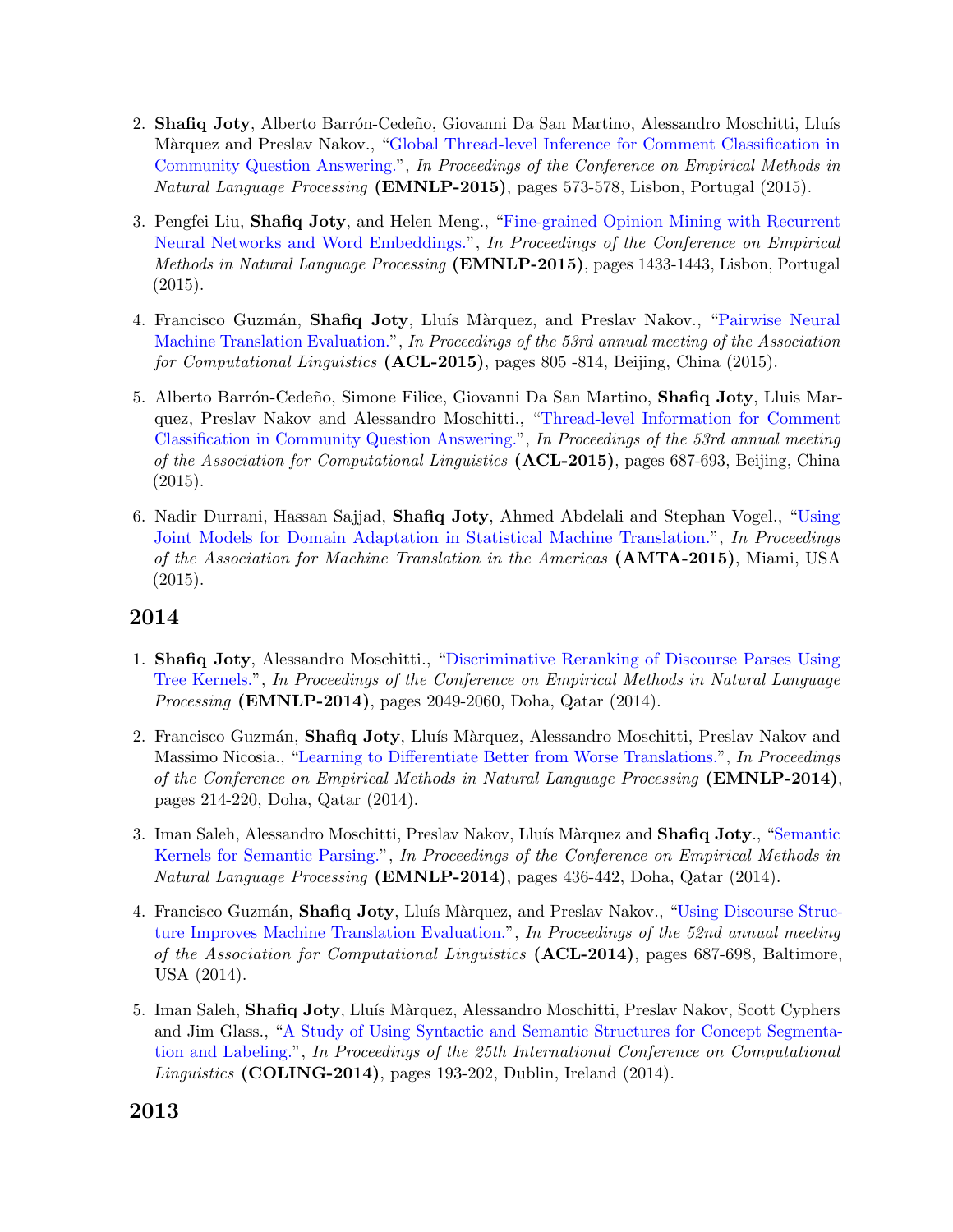- 1. Shafiq Joty, Giuseppe Carenini, Raymond Ng and Yashar Mehdad., ["Combining Intra- and](http://www.aclweb.org/anthology/P13-1048) [Multi-sentential Rhetorical Parsing for Document-level Discourse Analysis."](http://www.aclweb.org/anthology/P13-1048), In Proceedings of the 51st Annual Meeting of the Association for Computational Linguistics. (ACL-2013), pages 486-496, Sofia, Bulgaria (2013).
- 2. Yashar Mehdad, Giuseppe Carenini, Raymond Ng and Shafiq Joty., ["Towards Topic Labeling](http://www.aclweb.org/anthology/N13-1018) [with Phrase Entailment and Aggregation."](http://www.aclweb.org/anthology/N13-1018), In Proceedings of the North American Chapter of the Association for Computational Linguistics: Human Language Technologies. (NAACL-2013), pages 179-189, Atlanta, USA (2013).
- 3. Maryam Tavafi, Yashar Mehdad, Shafiq Joty, Giuseppe Carenini, Raymond Ng., ["Dialogue](http://www.aclweb.org/anthology/W13-4017) [Act Recognition in Synchronous and Asynchronous Conversations."](http://www.aclweb.org/anthology/W13-4017), In Proceedings of the 14th Annual Meeting of the Special Interest Group on Discourse and Dialogue. (SIGDIAL-2013), pages 117-121, Metz, France. (2013).

1. Shafiq Joty, Giuseppe Carenini and Raymond Ng., ["A Novel Discriminative Framework for](https://aclweb.org/anthology/D/D12/D12-1083.pdf) [Sentence-Level Discourse Analysis."](https://aclweb.org/anthology/D/D12/D12-1083.pdf), In Proceedings of the Conference on Empirical Methods in Natural Language Processing and the Conference on Natural Language Learning. (EMNLP-2012), pages 904-915, Jeju, Korea (2012).

## 2011

- 1. Shafiq Joty, Giuseppe Carenini and Chin-Yew Lin., ["Unsupervised Modeling of Dialog](http://dl.acm.org/citation.cfm?id=2283705) [Acts in Asynchronous Conversations."](http://dl.acm.org/citation.cfm?id=2283705), In Proceedings of the twenty second International Joint Conference on Artificial Intelligence. (IJCAI-2011), pages 1807-1813, Barcelona, Spain (2011).
- 2. Shafiq Joty, Giuseppe Carenini, Gabriel Murray and Raymond Ng., ["Supervised Topic](https://www.aaai.org/ocs/index.php/ICWSM/ICWSM11/paper/viewFile/2882/3228) [Segmentation of Email Conversations."](https://www.aaai.org/ocs/index.php/ICWSM/ICWSM11/paper/viewFile/2882/3228), In Fifth International AAAI Conference on Weblogs and Social Media. (ICWSM-2011), pages 530-533, Barcelona, Spain (2011).
- 3. Nicholas FitzGerald, Giuseppe Carenini, Gabriel Murray and Shafiq Joty., ["Exploiting Con](http://link.springer.com/chapter/10.1007/978-3-642-21043-3_15)[versational Features to Detect High-Quality Blog Comments."](http://link.springer.com/chapter/10.1007/978-3-642-21043-3_15), In Proceedings of the Canadian Conference on Artificial Intelligence (CAI-2011), pages 122-127, St. Johns, Newfoundland (2011).

## 2010

1. Shafiq Joty, Giuseppe Carenini, Gabriel Murray and Raymond Ng., ["Exploiting Conversation](https://www.aclweb.org/anthology/D/D10/D10-1038.pdf) [Structure in Unsupervised Topic Segmentation for Emails."](https://www.aclweb.org/anthology/D/D10/D10-1038.pdf), In Proceedings of the Conference on Empirical Methods in Natural Language Processing and the Conference on Natural Language Learning. (EMNLP-2010), pages 388-398, Massachusetts, USA. (2010).

- 1. Yllias Chali, Sadid Hasan and Shafiq Joty., ["Do Automatic Annotation Techniques Have Any](http://www.aclweb.org/anthology/P09-2083) [Impact on Supervised Complex Question Answering?"](http://www.aclweb.org/anthology/P09-2083), In Proceedings of the ACL-IJCNLP 2009 Conference. (**ACL-2009**), pages 329-332, Suntec, Singapore. (2009).
- 2. Yllias Chali, Sadid Hasan and Shafiq Joty., ["A SVM-Based Ensemble Approach to Multi-](http://link.springer.com/chapter/10.1007%2F978-3-642-01818-3_23)[Document Summarization."](http://link.springer.com/chapter/10.1007%2F978-3-642-01818-3_23), In Proceedings of the 22nd Canadian Conference on Artificial Intelligence (CAI-2009), pages 329-332, Kelowna,Canada. (2009).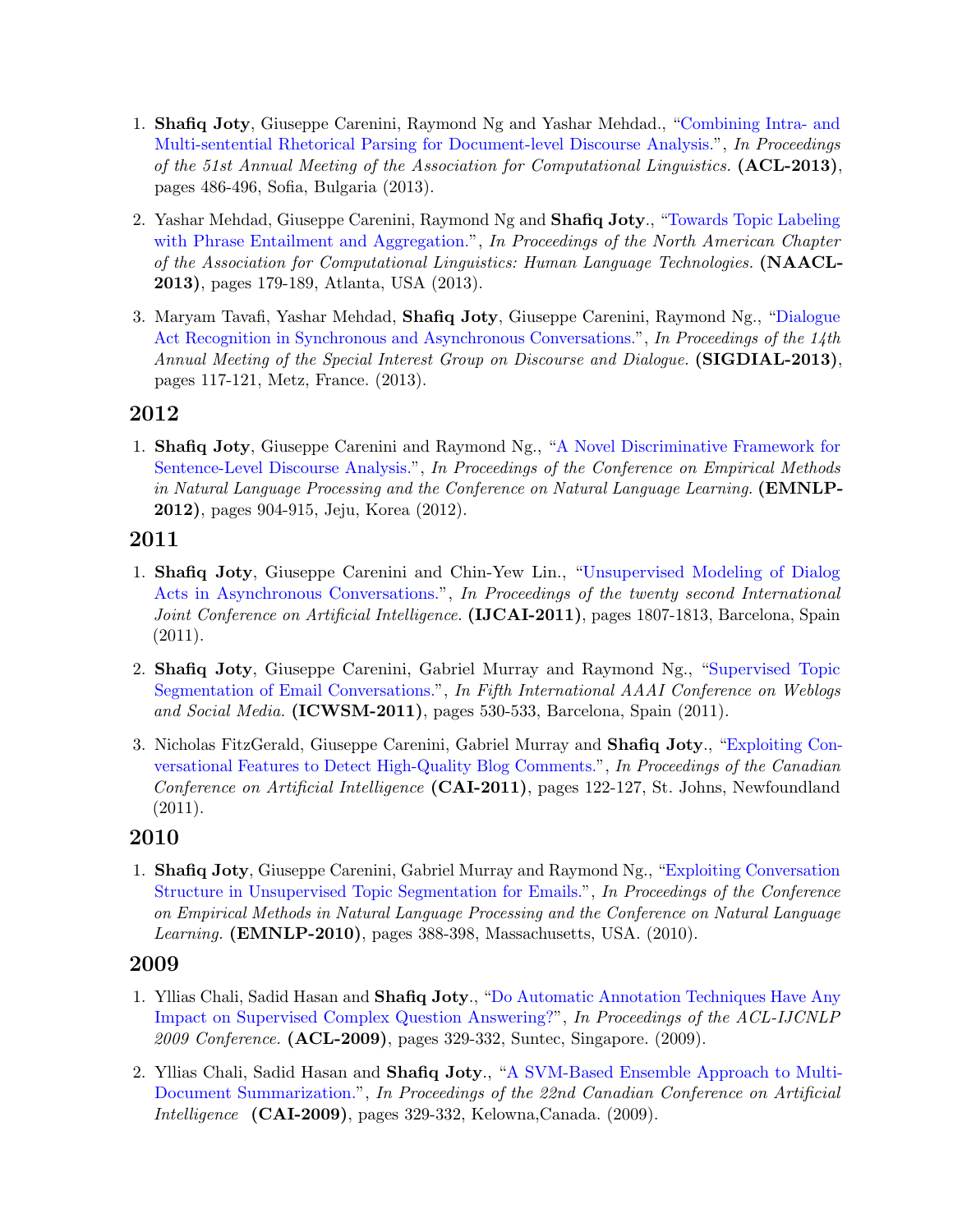3. Yllias Chali, Sadid Hasan and Shafiq Joty., ["Supervised Approaches to Complex Question](http://www.sadidhasan.com/sadid-PACLING.pdf) [Answering."](http://www.sadidhasan.com/sadid-PACLING.pdf), In Proceedings of Conference of the Pacific Association for Computational Linguistics (PACLING-2009), pages 121-126, Sapporo, Japan. (2009).

## 2008

- 1. Yllias Chali and Shafiq Joty., ["Selecting Sentences for Answering Complex Questions."](http://www.aclweb.org/anthology/D08-1032), In Proceedings of the Conference on Empirical Methods in Natural Language Processing (EMNLP-2008), pages 304-313, Hawaii, USA. (2008). (I was a co-lead author.)
- 2. Yllias Chali and Shafiq Joty., ["Improving the Performance of the Random Walk Model for](http://dl.acm.org/citation.cfm?id=1557694) [Answering Complex Questions."](http://dl.acm.org/citation.cfm?id=1557694), In Proceedings of the 46th Annual Meeting of the Association for Computational Linguistics: Human Language Technologies (ACL-2008), pages 9-12, OH, USA. (2008). (I was a co-lead author.)
- 3. Yllias Chali and Shafiq Joty., ["Exploiting Syntactic and Shallow Semantic Kernels to Improve](https://www.computer.org/csdl/proceedings/ictai/2008/3440/02/3440b123.pdf) [Random Walks for Complex Question Answering."](https://www.computer.org/csdl/proceedings/ictai/2008/3440/02/3440b123.pdf), In Proceedings of the 20th IEEE Int'l Conference on Tools with Artificial Intelligence (ICTAI-2008), pages 123-130, OH, USA. (2008). (I was a co-lead author.)
- 4. Yllias Chali and Shafiq Joty., ["Answering Complex Questions Using Query-focused Summa](https://www.computer.org/csdl/proceedings/ictai/2008/3440/02/3440b131.pdf)[rization Technique."](https://www.computer.org/csdl/proceedings/ictai/2008/3440/02/3440b131.pdf), In Proceedings of the 20th IEEE Int'l Conference on Tools with Artificial Intelligence (ICTAI-2008), pages 131-134, OH, USA. (2008). (I was a co-lead author.)
- 5. Yllias Chali and Shafiq Joty., ["Unsupervised Approach for Selecting Sentences in Query](http://www.aaai.org/Library/FLAIRS/2008/flairs08-019.php)[based Summarization."](http://www.aaai.org/Library/FLAIRS/2008/flairs08-019.php), In Proceedings of the 21st FLAIRS conference (FLAIRS-2007), pages 47-52, Florida, USA. (2008). (I was a co-lead author.)
- 6. Gabriel Murray, Shafiq Joty, Giuseppe Carenini and Raymond Ng., ["The University of](http://www.nist.gov/tac/publications/2008/participant.papers/UBC.proceedings.pdf) [British Columbia at TAC 2008."](http://www.nist.gov/tac/publications/2008/participant.papers/UBC.proceedings.pdf), n Proceedings of the Text Analysis Conference (TAC-2008), Rochester, USA. (2008).
- 7. Yllias Chali and Shafiq Joty and Sadid-Al-Hasan., ["UofL at TAC 2008 Update Summarization](http://www.nist.gov/tac/publications/2008/participant.papers/UofL.proceedings.pdf) [and Question Answering."](http://www.nist.gov/tac/publications/2008/participant.papers/UofL.proceedings.pdf), In Proceedings of the Text Analysis Conference (TAC-2008), Rochester, USA. (2008).

- 1. Yllias Chali and Shafiq Joty., ["University of Lethbridge's Participation in DUC-2007 Main](http://duc.nist.gov/pubs/2007papers/ulethbridge.pdf) [Task."](http://duc.nist.gov/pubs/2007papers/ulethbridge.pdf), In Proceedings of the Document Understanding Conference (DUC-2007), Rochester, USA. (2007). (I was a co-lead author.)
- 2. Yllias Chali and Shafiq Joty., ["University of Lethbridge's Participation in TREC-2007](http://trec.nist.gov/pubs/trec16/papers/ulethbridge.qa.final.pdf) [Main Task."](http://trec.nist.gov/pubs/trec16/papers/ulethbridge.qa.final.pdf), In Proceedings of the Sixteenth Text REtrieval Conference (TREC-2007), Gaithersburg, USA. (2007). (I was a co-lead author.)
- 3. Shafiq Joty and Sadid Hasan., ["Advances in Focused Retrieval: A General Review."](http://ieeexplore.ieee.org/xpls/abs_all.jsp?arnumber=4579357&tag=1), In Proceedings of the 10th IEEE International Conference on Computer and Information Technology (ICCIT-2007), pages 1-5, Dhaka, Bangladesh. (2007).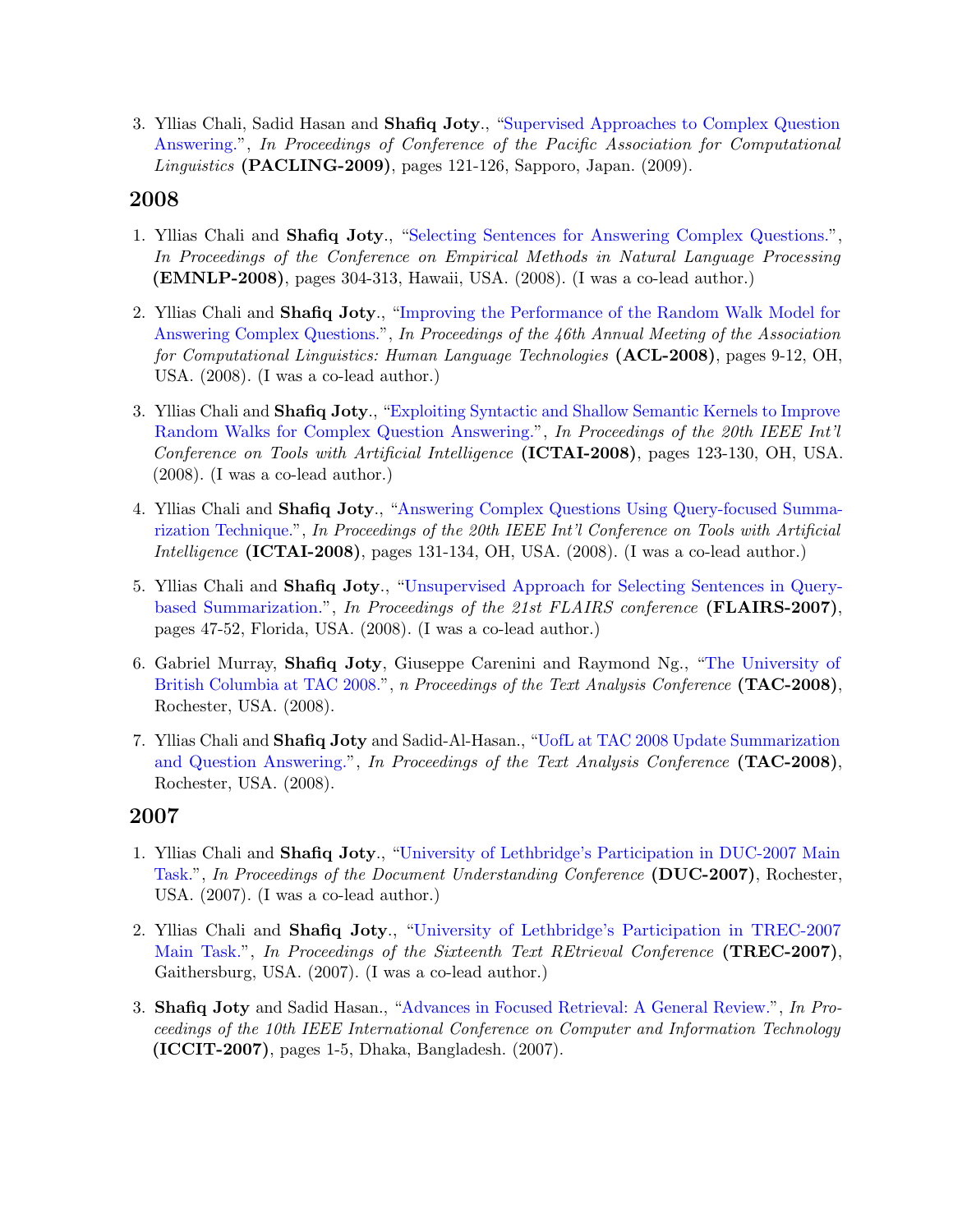# **PEER-REVIEWED WORKSHOP PAPERS**

- 1. Nafise Sadat Moosavi, Angela Fan, Vered Shwartz, Goran Glavas, Shafiq Joty, Alex Wang, and Thomas Wolf., ["Proceedings of SustaiNLP: Workshop on Simple and Efficient Natural](https://aclanthology.org/2020.sustainlp-1.0) [Language Processing"](https://aclanthology.org/2020.sustainlp-1.0), In Proceedings of SustaiNLP Workshop (EMNLP'20 SustaiNLP Workshop), Online (2020).
- 2. Dat Nguyen, Shafiq Joty, Basma Boussaha, and Maarten de Rijke., ["Thread Reconstruction](https://raihanjoty.github.io/papers/nguyen-joty-boussaha-rijke-neuir-17.pdf) [in Conversational Data using Neural Coherence Models."](https://raihanjoty.github.io/papers/nguyen-joty-boussaha-rijke-neuir-17.pdf), In Proceedings of the Neu-IR 2017 SIGIR Workshop on Neural Information Retrieval (NeuIR'17), Tokyo, Japan (2017).
- 3. Alberto Barrón-Cedeño, Giovanni Da San Martino, Shafiq Joty, Alessandro Moschitti, Fahad Al-Obaidli, Salvatore Romeo, Kateryna Tymoshenko and Antonio Uva., ["ConvKN at SemEval-](https://aclweb.org/anthology/S/S16/S16-1138.pdf)[2016 Task 3: Answer and Question Selection for Question Answering on Arabic and English](https://aclweb.org/anthology/S/S16/S16-1138.pdf) [Fora."](https://aclweb.org/anthology/S/S16/S16-1138.pdf), In Proceedings of the 10th International Workshop on Semantic Evaluation. (SemEval **2016**), San Diego, USA (2016). ( $2^{nd}$  place in both English & Arabic subtasks of Task 3)
- 4. Giovanni Da San Martino, Alberto Barrón-Cedeño, Salvatore Romeo, Alessandro Moschitti, Shafiq Joty, Fahad Al-Obaidli, Kateryna Tymoshenko, Antonio Uva and Daniele Bonadiman., ["Addressing Community Question Answering in English and Arabic."](http://disi.unitn.it/moschitti/since2013/2016_SIGIR_Da-San-Martino_CQA-English-Arabic.pdf), In Second WebQA *workshop.* (SIGIR-WebQA 2016), Pisa, Italy  $(2016)$ .
- 5. Dat Tien Nguyen, Shafiq Joty, Muhammad Imran, Hassan Sajjad, and Prasenjit Mitra., ["Applications of Online Deep Learning for Crisis Response Using Social Media Information."](https://arxiv.org/abs/1610.01030), In the 4th International Workshop on Social Web for Disaster Management (co-located with CIKM 2016), (SWDM 2016), Indianapolis, USA (2016).
- 6. Massimo Nicosia, Simone Filice, Alberto Barr´on-Cede˜no, Iman Saleh, Hamdy Mubarak, Wei Gao, Preslav Nakov, Giovanni Da San Martino, Alessandro Moschitti, Kareem Darwish, Lluís Màrquez, Shafiq Joty and Walid Magdy., ["QCRI: Answer Selection for Community Question](http://qcri.org.qa/app/media/4829) [Answering - Experiments for Arabic and English."](http://qcri.org.qa/app/media/4829), In Proceedings of the 9th International Workshop on Semantic Evaluation. (SemEval-2015), pages 203-209, Denver, USA (2015). (Winner in Arabic and  $3^{rd}$  place in English subtask of Task 3)
- 7. Shafiq Joty, Francisco Guzman, Lluis Marquez and Preslav Nakov., ["DiscoTK: Using Dis](https://www.aclweb.org/anthology/W/W14/W14-3352.pdf)[course Structure for Machine Translation Evaluation."](https://www.aclweb.org/anthology/W/W14/W14-3352.pdf), In Proceedings of the Ninth Workshop on Statistical Machine Translation (WMT-2014), pages 402-408, Baltimore, USA (2014). (Winner of the metric task.)
- 8. Enamul Hoque, Giuseppe Carenini and Shafiq Joty., ["Interactive Exploration of Asyn](http://nlp.stanford.edu/events/illvi2014/papers/hoque-illvi2014.pdf)[chronous Conversations: Applying a User-centered Approach to Design a Visual Text Analytic](http://nlp.stanford.edu/events/illvi2014/papers/hoque-illvi2014.pdf) [System."](http://nlp.stanford.edu/events/illvi2014/papers/hoque-illvi2014.pdf), In Proceedings of the Workshop on Interactive Language Learning, Visualization, and Interfaces (ILLVI-2014), pages 45-52, Baltimore, USA. (2014).
- 9. Wei Jin, Shafiq Joty, Giuseppe Carenini and Raymond Ng., ["Detecting Informative Blog](http://dada.cs.washington.edu/nw-nlp-2012/papers/Tree_CRF_CameraReady.pdf) [Comments using Tree Structured Conditional Random Fields."](http://dada.cs.washington.edu/nw-nlp-2012/papers/Tree_CRF_CameraReady.pdf), The Pacific Northwest Regional NLP Workshop (NWNLP-2012), Microsoft Research, Redmond, USA. (2012).
- 10. Shafiq Joty, Giuseppe Carenini, Gabriel Murray and Raymond Ng., ["Finding Topics in](http://depts.washington.edu/uwcl/nw-nlp-2010/papers/JotyEtAl_Oral.pdf) [Emails: Is LDA enough?"](http://depts.washington.edu/uwcl/nw-nlp-2010/papers/JotyEtAl_Oral.pdf), NIPS-2009 workshop on applications for topic models: text and beyond. (NIPS-2009), Whistler, Canada (2009).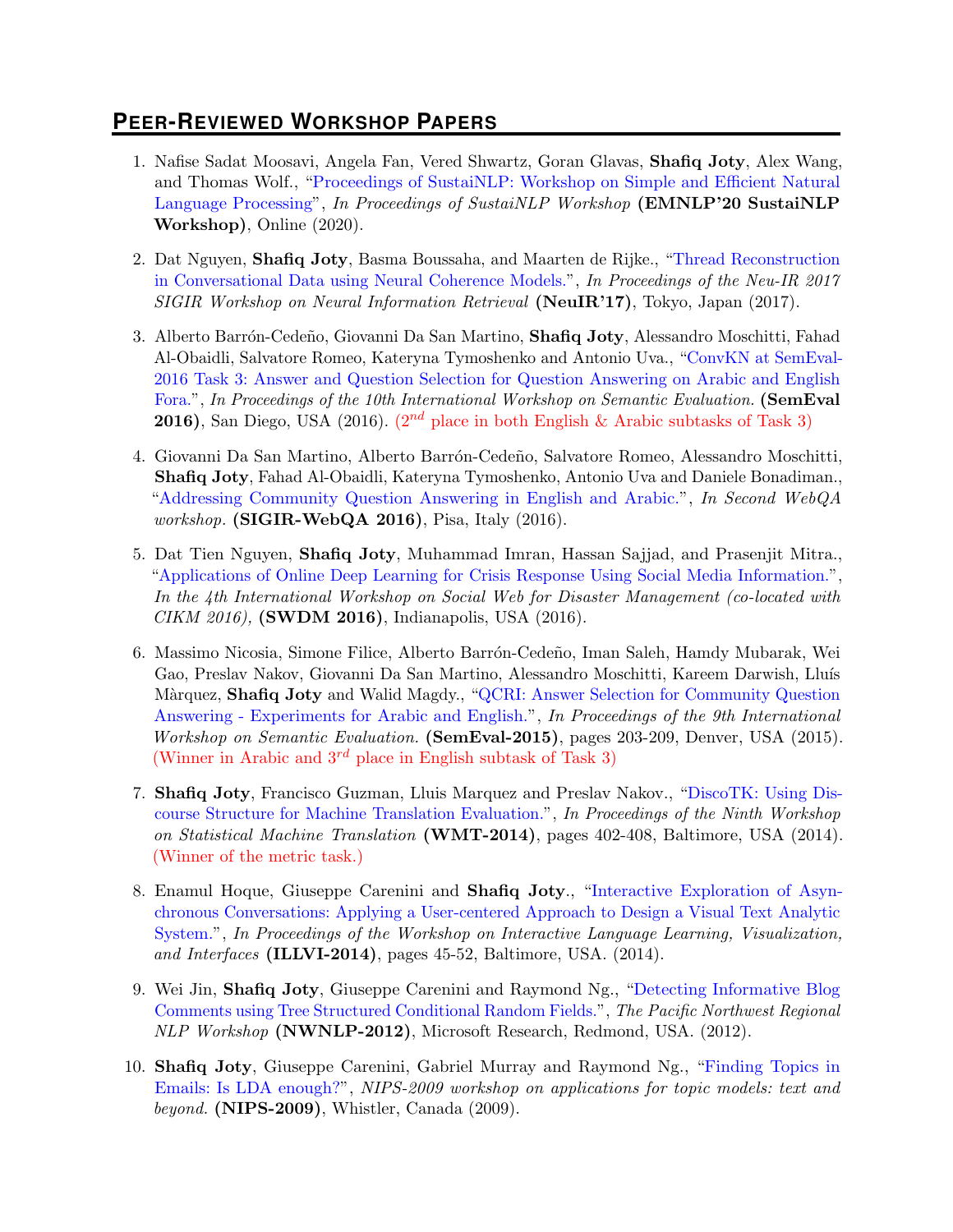11. Yllias Chali and Shafiq Joty., ["Word Sense Disambiguation Using Lexical Cohesion."](http://www.aclweb.org/anthology/S07-1106), In Proceedings of the 4th International Conference on Semantic Evaluations (SemEval-2007), pages 476-479, Prague, Czech Republic. (2007).

# **RESEARCH GRANTS**

- 1. NLP for WHO's Workforce Intelligence., "WHO International", 375,000 USD (Dec, 2021 Oct, 2022).
- 2. Trustworthy and Explainable AI: Text Data Augmentation, Multi-Lingual NLP Generation., "AISG2-PhD-2021-01-001", 480,000 SGD (Jan, 2021 – Sep, 2025).
- 3. Inference Capable Natural Language Generation for Conversational AI., "AI.SG 100ER", 400,000 SGD (Sep, 2021 – Aug, 2023).
- 4. Zero-shot and few-shot learning for NER with/without a small In-domain KB., "Alibaba-NTU Singapore Joint Research Institute", 136,104 SGD (Nov, 2020 – Nov, 2021).
- 5. AI-supported collaborative activity design., "AI.SG 100 Experiments", 180,665.76 SGD (Apr,  $2020 - \text{Sep}, 2021$ ).
- 6. Customised Tamil-English Translation Engine., "Joint Project with A-star", 149,400 SGD  $(Sep, 2019 - Apr, 2021).$
- 7. Knowledge Graph Mining for Educational Domain., "Delta-NTU-NRF", 199,964 SGD (Jan,  $2020 - Dec, 2021$ .
- 8. Language Understanding and Generation with Deep Neural Networks., "Start Up-Grant (NTU, Singapore)", 200,000 SGD (Jul, 2017 – Jul, 2020).
- 9. Multilingual Language Processing Using Generative Adversarial Autoencoders., "Tier-1 program (NTU, Singapore)", 100,000 SGD (Mar, 2018 - Aug, 2019).
- 10. A Malay-English Translation System., "SCSE demo fund (NTU, Singapore)", (Jan, 2018 Jun, 2018).

# **TUTORIALS AT INTERNATIONAL CONFERENCES**

- 1. [Discourse Analysis and Its Applications,](https://ntunlpsg.github.io/project/acl19tutorial/) Shafiq Joty, Giuseppe Carenini, Raymond Ng, and Gabriel Murray, ACL-2019, Florence, Italy. [\(Slides\)](https://ntunlpsg.github.io/project/acl19tutorial/)
- 2. [Discourse Processing and Its Applications in Text Mining,](https://ntunlpsg.github.io/project/icdmtutorial/) Shafiq Joty, Giuseppe Carenini, Raymond Ng, and Gabriel Murray, ICDM-2018, Singapore. [\(Slides\)](https://ntunlpsg.github.io/project/icdmtutorial/)
- 3. [NLP for Conversations: Sentiment, Summarization, and Group Dynamics,](https://sites.google.com/view/nlpforconversations) Gabriel Murray, Shafiq Joty, and Giuseppe Carenini., COLING-2018, Santa Fe, New Mexico. [\(Slides\)](https://sites.google.com/view/nlpforconversations)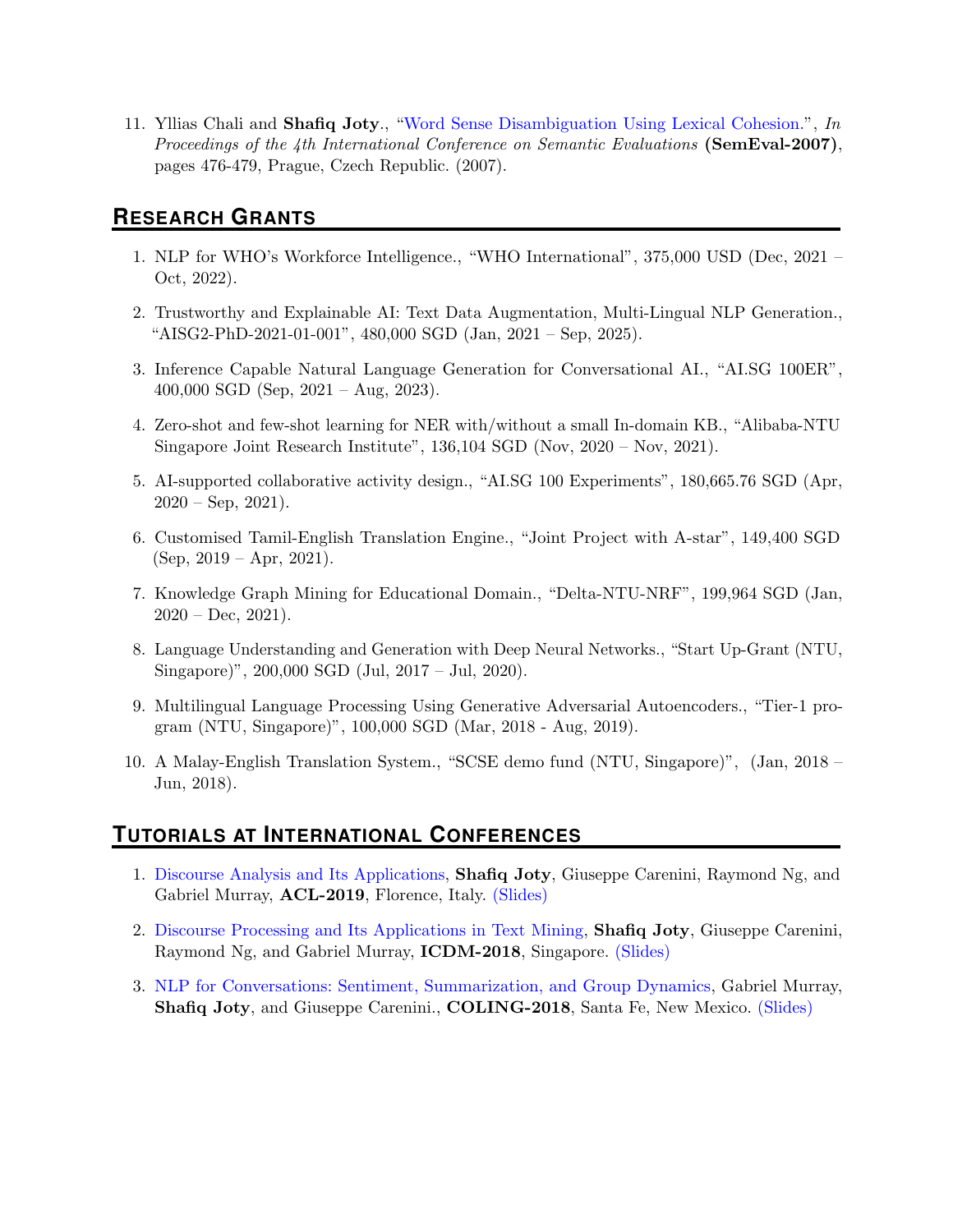## **INVITED TALKS**

- 1. "Novel Data and Task Engineering Methods for NLP", Baidu Research Speaker Series, Baidu Research, May. 2022 (upcoming)
- 2. ["Model, Data and Task Engineering for NLP",](https://engineering.ucsc.edu/events/model-data-and-task-engineering-nlp) University of California Santa Cruz , UCSC seminar, Apr. 2022
- 3. ["Model, Task and Data Engineering for NLP",](https://odsc.com/speakers/model-task-and-data-engineering-for-nlp/) Open Data Science Conference (ODSC), APAC Region, Sept. 2021
- 4. "Model, Task and Data Engineering for NLP", Tech Talk (Topic AI and NLP) at IIT Roorkee, Hyderabad, BHU, KGP, Delhi, Guwahati, Kanpur, ISM Dhanbad, Salesforce, Aug, 2021
- 5. "Panel Discussion Get Started with AI Startups", International Student Conference On Artificial Intelligence (STCAI, NTU), Aug, 2021,
- 6. "Model, Task and Data Engineering for NLP", UBC, Canada, June. 2021
- 7. "Model, Task and Data Engineering for NLP", York University, Canada, June. 2021
- 8. "Model, Task and Data Engineering for NLP", SEA AI Lab, Singapore, June. 2021
- 9. ["Model, Task and Data Engineering for NLP",](https://events.comp.nus.edu.sg/view/18204) NUS, Singapore, June. 2021
- 10. "Towards Robust Multi-lingual Multi-dialectal NLP Models", Alibaba Damo Academy, Singapore, Mar. 2021
- 11. ["A Rights-Based Approach to the Design and Use of AI",](https://www.ntu.edu.sg/nisth/the-nisth-story/research-projects/micron-nisth-responsible-ai-grant-call/algorithmic-justice-rights-based-approach-to-design-and-use-of-artificial-intelligence) Algorithmic Justice Knowledge Sharing Session,, NBS Communications, Webinar, Nov 2020
- 12. "NLP Research at NTU-NLP", Alibaba NTU JRI, Online, Nov. 2020
- 13. ["Panel Discussions: Ethics in AI",](https://wing-nus.github.io/SSNLP-2019/) The 2019 Singapore Symposium on Natural Language Processing, SSNLP-2019, Nov. 2019
- 14. "Discourse Analysis with Deep Learning", TU-Darmstadt, Germany, July. 2019
- 15. "Deep Structured Models for Natural Language Processing", NTU-WeBank Training Program, NTU, Singapore,, Jun. 2019
- 16. "Deep Structured Models for Natural Language Processing", IET x MLDA@EEE NLP Workshop, NTU,, NTU, Singapore,, Apr. 2019
- 17. "Structured Models for Discourse Analysis and NLP Applications ", Alibaba, Singapore, Jan. 2019
- 18. ["Deep Structured Models for Natural Language Processing",](http://news.ntu.edu.sg/Pages/NewsDetail.aspx?URL=http://news.ntu.edu.sg/news/Pages/Media2018_Jun29.aspx&Guid=73d1a7e9-e71c-4c42-b119-d4253fbc57bf&Category=All) NTU-SenseTime Research Seminar, NTU, Singapore, Nov. 2018
- 19. "Deep Structured Models for Natural Language Processing ", Salesforce AI Research, Palo Alto, USA, Oct. 2018
- 20. "Deep Learning for Multilingual and Multimodal Processing", DSO National Laboratories, Singapore, Oct. 2018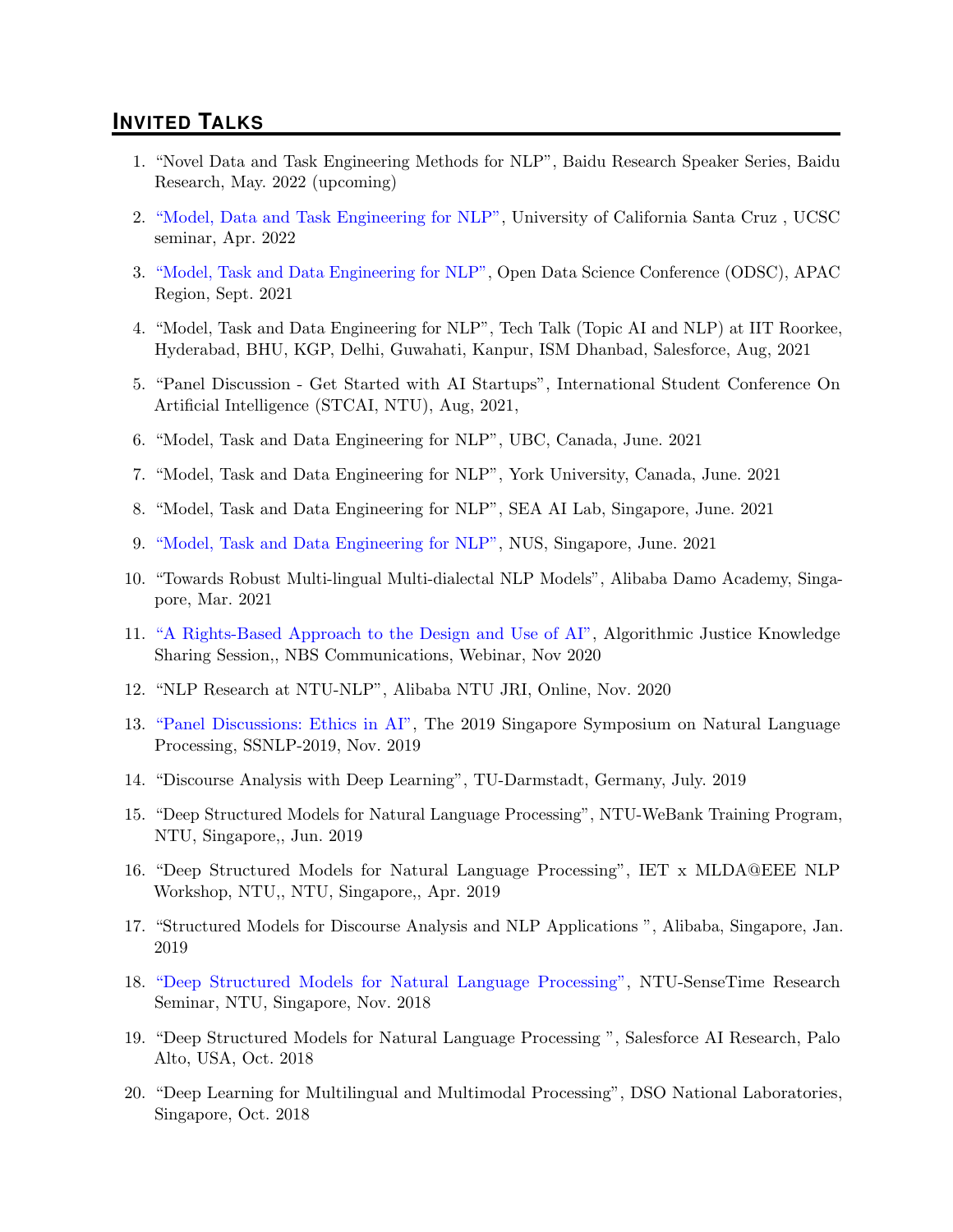- 21. ["Deep Learning for Multilingual and Multimodal Processing",](http://scse.ntu.edu.sg/Research/i-lab/NewsnEvents/Pages/News-Detail.aspx?news=fa6a85b7-f9aa-4b2a-b900-68f03d03c4ee) Industry-NTU Dialogue: AI Research, Innovation and Talent, NTU, Singapore, Sep. 2018
- 22. "Discourse Analysis and Its Applications", Gwangju Institute of Science and Technology (GIST), South Korea, Dec. 2017
- 23. "How Computational Linguistics can help Computational History", Johannesburg Institute for Advanced Study (JIAS), Johannesburg, South Africa, Nov. 2017
- 24. "Discourse Analysis and Its Applications", National University of Singapore (NUS), Singapore, Oct. 2017
- 25. "Discourse Analysis and Its Applications", Institute for Infocomm Research A\*Star, Singapore, Sep. 2017
- 26. ["Structured Predictions for Discourse Analysis and Applications in Natural Language Pro](http://www.statnlp.org/event/structured-predictions-for-discourse-analysis-and-applications-in-natural-language-processing.html)[cessing",](http://www.statnlp.org/event/structured-predictions-for-discourse-analysis-and-applications-in-natural-language-processing.html) Singapore University of Technology and Design (SUTD), Singapore, Sep. 2017
- 27. "Structured Predictions for Discourse Analysis and Applications in Natural Language Processing", University of Calgary, Calgary, Canada, Mar. 2017
- 28. "Structured Predictions for Discourse Analysis and Applications in Natural Language Processing", University of Waterloo, Waterloo, Canada, Feb. 2017
- 29. "Structured Predictions for Discourse Analysis and Applications in Natural Language Processing", Nanyang Technological University (NTU), Singapore, Nov. 2016
- 30. "Introduction to Machine Learning", Global Entrepreneurship Week, Doha, Nov. 2015
- 31. "Discourse Analysis & its Applications", Chinese University of Hong Kong., Oct. 2015
- 32. "CODRA: A Complete Discriminative Framework for Rhetorical Analysis", Universite Paul Sabatier, Toulouse, France., Sep. 2014
- 33. "Discourse Analysis of Asynchronous Conversations", University of British Columbia, Vancouver, Canada., Dec. 2013
- 34. "Intra- and Multi-sentential Rhetorical Parsing for Document-level Discourse Analysis", NSERC Business Intelligence Network AGM, IBM Software Labs, Canada., Nov. 2012
- 35. "A Novel Discriminative Framework for Sentence-Level Discourse Analysis", NW-NLP workshop, Microsoft Research Redmond., May, 2012
- 36. "Discourse Analysis of Asynchronous Conversations (e.g., emails, blogs)", Business Intelligence (BI) Workshop-NSERC BIN Watson, IBM Watson center, Feb, 2012
- 37. "Discourse Analysis of Asynchronous Conversations (e.g., emails, blogs)", UBC Social Network Group, Feb, 2012
- 38. "Unsupervised Modeling of Dialog Acts in Asynchronous Conversations", UBC Laboratory for Computational Intelligence (LCI) Forum Talk, Apr, 2011
- 39. "Topic and Dialog Act Modeling of Asynchronous Conversations", Microsoft Research Asia, Nov, 2010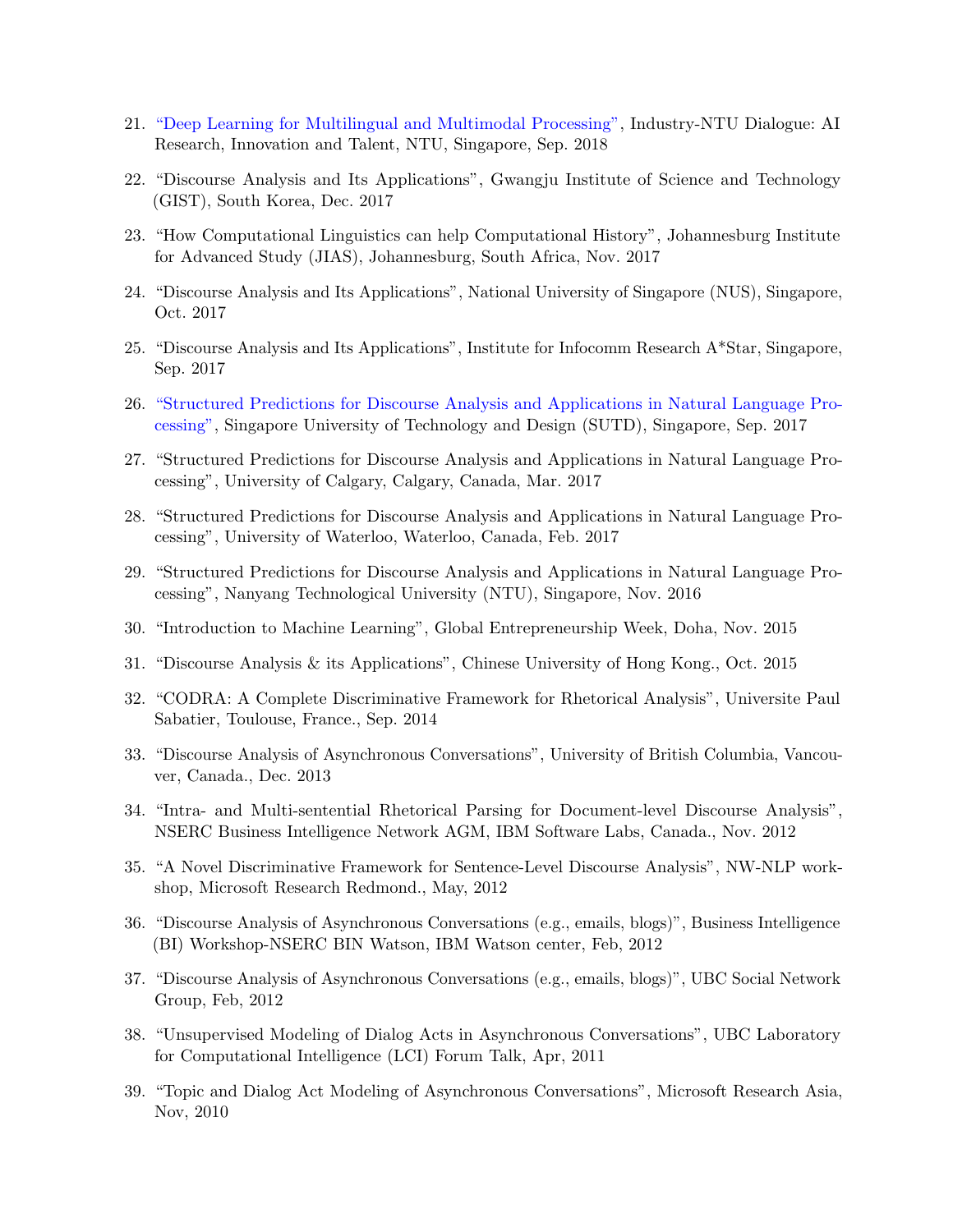- 40. "What are they talking about?" Finding Topics in Email Conversations", UBC Laboratory for Computational Intelligence Forum (LCI) Talk, Feb, 2010
- 41. "Answering Simple and Complex Questions", University of Alberta NLP Group, Jan, 2008

## **SERVICE**

- 1. PC co-chair: SIGDIAL-2023
- 2. Senior area chair: [ACL-2022](https://www.2022.aclweb.org/senior-area-chairs) (ML track), [EMNLP-2021](https://2021.emnlp.org/) (Applications track)
- 3. Area chair: [ACL-2021](https://2021.aclweb.org/) (ML track), [ACL-2020](https://acl2020.org/) (Discourse track), [NAACL-2021](https://2021.naacl.org/) (Discourse track), [ACL-2019](http://www.acl2019.org/EN/index.xhtml) (QA), [EMNLP-2019](https://www.emnlp-ijcnlp2019.org/pc) (Discourse track)
- 4. Action editor: [ACL rolling review](https://aclrollingreview.org/) [2021 present]
- 5. Associate editor: ACM Transactions on Asian and Low Resource Language Resource language Processing (TALLIP) [Jan 2020, Feb 2021]
- 6. Senior Program Committee member: [IJCAI-2019,](https://www.ijcai19.org/program-committee.html) AAAI-2020
- 7. Journal/Conference Reviewing: TACL [2015-2019], ACL/EMNLP/SigDial/\*SEM/NAACL/IJCAI/IUI/K [2008 - present]
- 8. Grant Proposal Reviewing: [NSERC Canada Discovery Grant](http://www.nserc-crsng.gc.ca/Professors-Professeurs/Grants-Subs/DGIGP-PSIGP_eng.asp) [2018], Israel Science Foundation (ISF) [2021].
- 9. Organizing committee member of EMNLP-2014, ICCIT-2005.
- 10. Associate VP position in the Bangladesh Students' Association, UBC (2009-2010).

## **PROFESSIONAL MEMBERSHIP**

• ACL, SIGDAT, SIGGEN, SIGSEM, ACM, IEEE.

#### **STUDENTS**

#### • Current PhD Students

- 1. [Li Xingxuan](https://xingxuanli.github.io/) [Aug, 2021 Present, EDB IPP]
- 2. [Esther \(Ruochen\) Zhao](https://www.linkedin.com/in/esther-ruochen-zhao-855357150/) [Jan, 2021 Present, AISG Fellowship]
- 3. [Mathieu Ravaut](https://www.linkedin.com/in/mathieuravaut/?originalSubdomain=ca) [Jan, 2021 Present, A\*Star RSS-SINGA fellowship]
- 4. [Chen Hailin](https://www.linkedin.com/in/chenhailin/?originalSubdomain=sg) [Jan, 2021 Present, Salesforce IPP NTU]
- 5. [Chengwei Qin](https://www.linkedin.com/in/chengwei-qin-3401a1107/) [Jan, 2021 Present, NTU Graduate Scholarship]
- 6. [Xuan Phi Nguyen](https://nxphi47.github.io/) [Aug, 2019 Present, A\*STAR ACIS fellowship] SDSC dissertation fellowship
- 7. [Samson Tan \(industry advisor\)](https://samsontmr.github.io/) [Aug, 2019 Present, Salesforce IPP NUS] NUS Dean's Research Excellence Award 2021, Research Achievement Award, 2020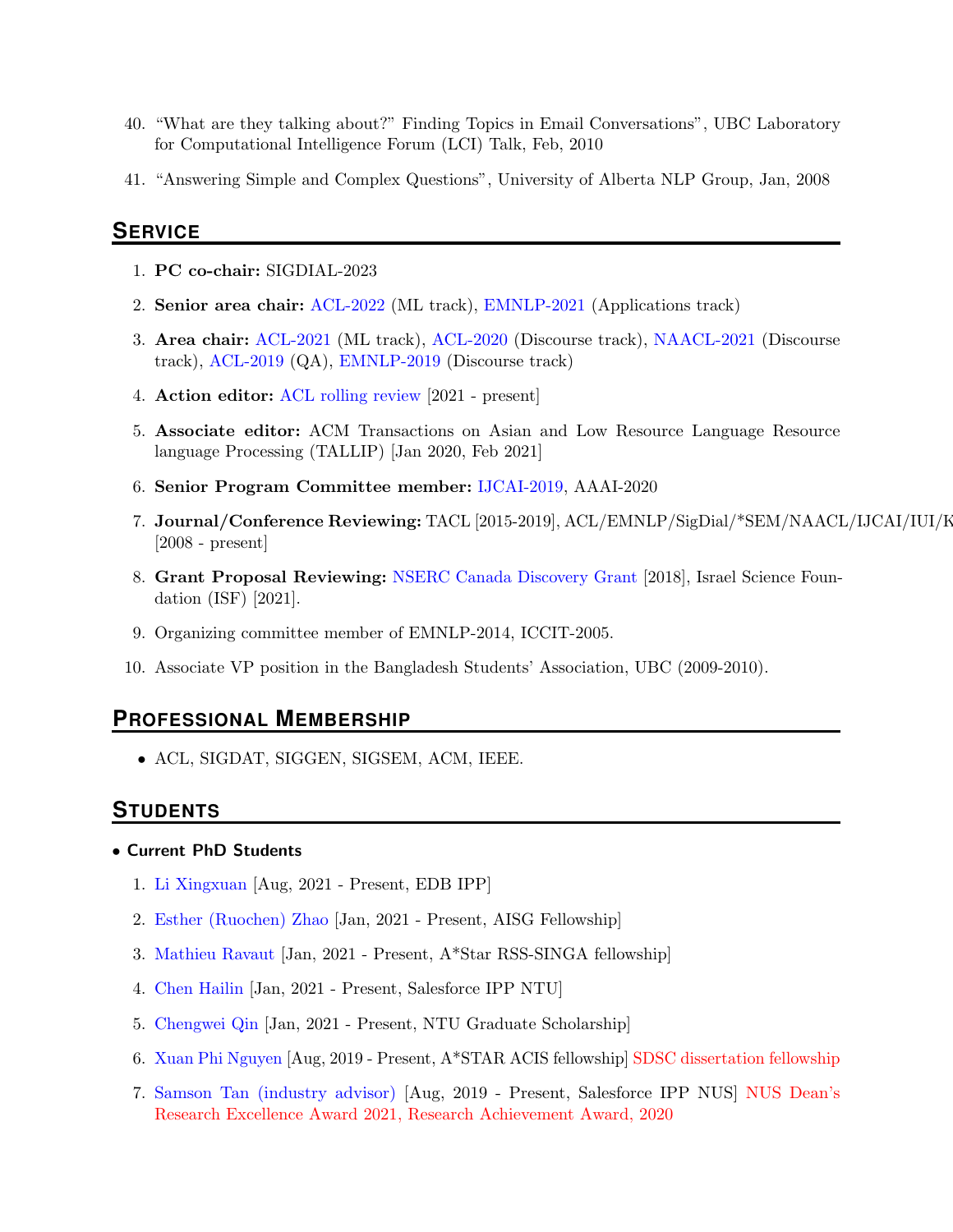- 8. [Lin Xiang](https://shawnlimn.github.io/) [Jan, 2019 Present, Self-funded (RA)]
- 9. [Han-Cheol Moon](https://han8931.github.io/about/) [Jan, 2019 Present, SINGA-SINGA fellowship]
- 10. [Saiful Bari](https://sbmaruf.github.io/) [Jan, 2019 Present, NTU Graduate Scholarship]
- 11. [Prathyusha Jwalapuram](https://pjwalapuram.com/) [Aug, 2018 Present, NTU Graduate Scholarship]
- 12. [Tasnim Mohiuddin](https://taasnim.github.io/) [Jan, 2018 Present, NTU Graduate Scholarship]
- 13. [Linlin Liu \(co-supervision\)](https://sg.linkedin.com/in/linlin-liu-26392846) [Jan, 2019 Present]
- 14. [Bosheng Ding \(co-supervision\)](https://www.linkedin.com/in/ding-bosheng-58b3b262/?originalSubdomain=sg) [Jan, 2020 Present]

#### • Graduated Students (PhD)

1. [Nguyen Thanh Tung](https://tungngthanh.github.io/) [Current Position: Research Scientist, I2R A-star, Singapore] PhD Thesis: Pointing Network for Natural Language Understanding

#### • Undergraduate FYP Students

- 1. [Han Simeng](https://shirleyhan6.github.io/) [Mar, 2019 Jul, 2021] [Best Final Year Thesis Gold Medal; Current Position: PhD student in CS @ Yale University, USA]
- 2. Shen Youlin [Mar, 2020 Dec, 2020]
- 3. Rixie Tiffany Ko Leong [Jan, 2021 Dec, 2021]
- 4. Angshuk Dutta [Aug, 2021 ]

#### • Visiting Students

- 1. [Sameer Khurana](http://people.csail.mit.edu/sameerk/) [May, 2018 Aug, 2018]. (Now PhD student at MIT-CSAIL, USA)
- 2. [Jing MA](https://majingcuhk.github.io/) [Dec, 2018 Aug, 2019]. (Now Asst Prof at Hong Kong Baptist University)
- 3. Lingzhi Wang [Aug 2021 Nov 2021] (Now a PhD student at HKUST, Hong Kong)
- 4. [Enamul Hoque](http://www.cs.ubc.ca/~enamul/index.html) [Feb, 2016 May, 2016] (Now Asst. Prof. at York Univ, Canada)
- 5. [Aarti Sathyanarayana](https://www.aartisathyanarayana.org/) [July, 2016 Dec, 2016] (Now Asst Prof at Northeastern University, USA)